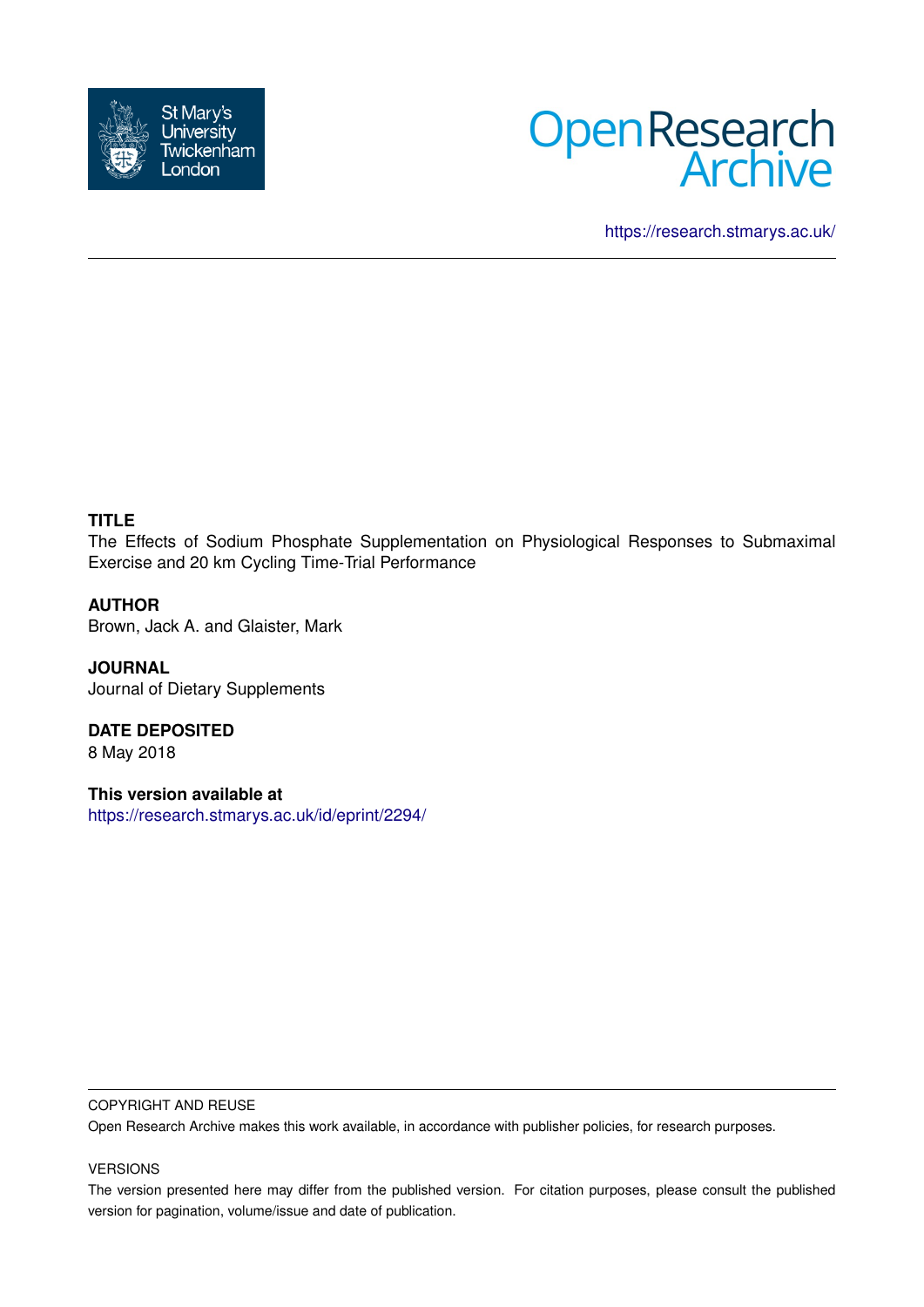| $\mathbf 1$             | The Effects of Sodium Phosphate Supplementation on Physiological Responses to Submaximal             |
|-------------------------|------------------------------------------------------------------------------------------------------|
| $\overline{2}$          | <b>Exercise and 20 km Cycling Time-Trial Performance</b>                                             |
| $\mathsf{3}$            |                                                                                                      |
| $\overline{\mathbf{4}}$ | JACK ALEXANDER BROWN AND MARK GLAISTER.                                                              |
| 5                       |                                                                                                      |
| 6                       | School of Sport, Health, and Applied Sciences, St Mary's University, Strawberry Hill, Twickenham TW1 |
| 7                       | 4SX, UK.                                                                                             |
| 8                       |                                                                                                      |
| 9                       | Contact information                                                                                  |
| 10                      | M. Glaister, School of Sport, Health, and Applied Sciences, St Mary's University, Waldegrave Road,   |
| 11                      | Strawberry Hill, Twickenham TW1 4SX, UK                                                              |
| 12                      |                                                                                                      |
| 13                      | Tel: 0208 240 4012                                                                                   |
| 14                      | Fax: 0208 240 4212                                                                                   |
| 15                      | E-mail: mark.glaister@stmarys.ac.uk                                                                  |
| 16                      |                                                                                                      |
| 17                      | Running title: Physiology, performance, and sodium phosphate                                         |
| 18                      |                                                                                                      |
| 19                      |                                                                                                      |
| $20\,$                  |                                                                                                      |
| $21\,$                  |                                                                                                      |
| $22\,$                  |                                                                                                      |
| 23                      |                                                                                                      |
| 24                      |                                                                                                      |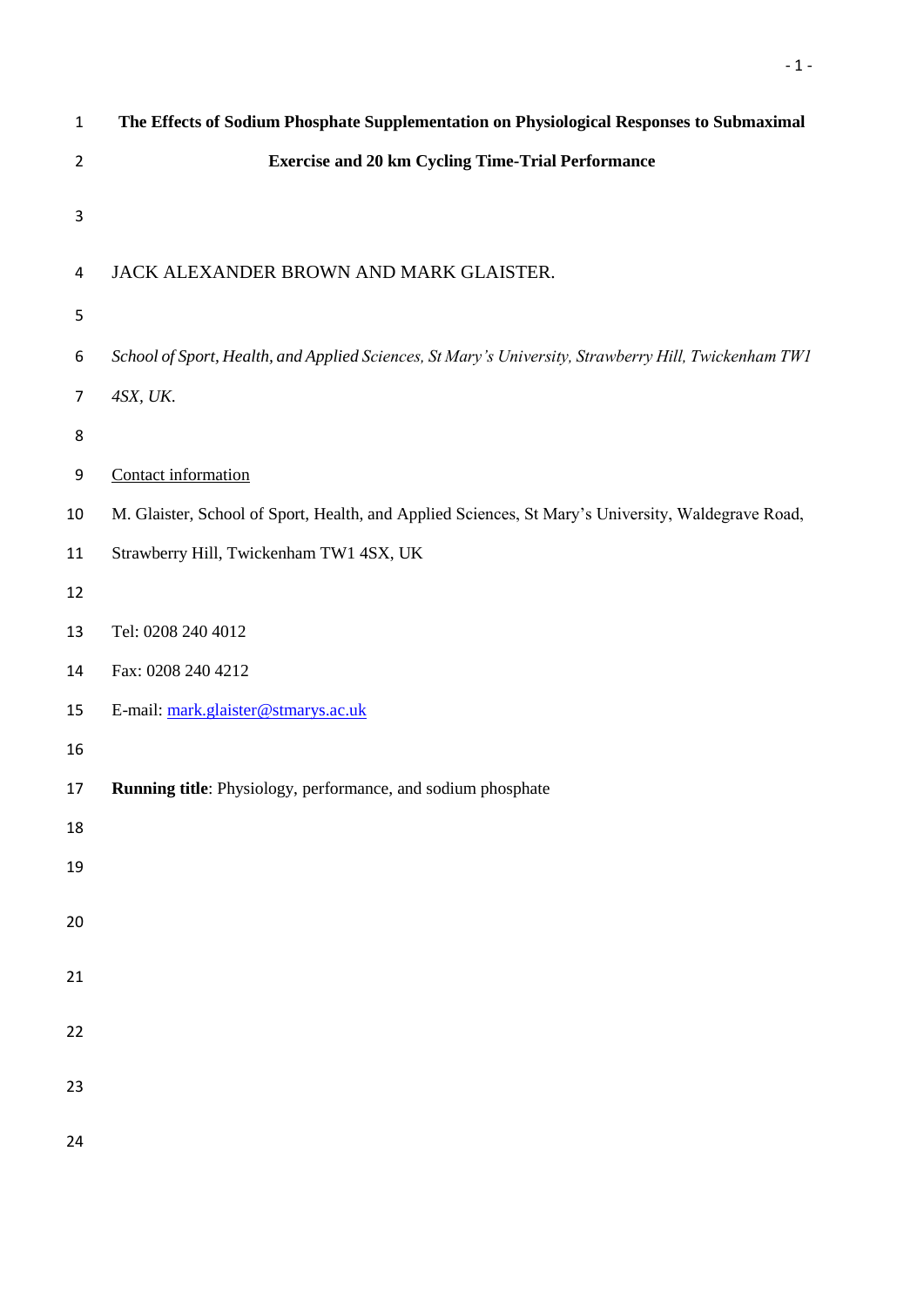#### 25 **ABSTRACT**

26 The aim of this study was to examine the effects of sodium phosphate (SP) supplementation on 27 physiological responses to submaximal exercise and 20 km cycling time-trial performance. Using a 28 randomised, double-blind, crossover design, 20 endurance-trained male cyclists (age:  $31 \pm 6$  years; 29 height:  $1.82 \pm 0.07$  m; body mass:  $76.3 \pm 7.0$  kg; maximal oxygen uptake  $[\text{VO}_{2\text{max}}]$ :  $57.9 \pm 5.5$  mL·kg 30 <sup>1</sup>·min<sup>-1</sup>) completed two supplementation trials separated by a 14-day washout period. The trials 31 consisted of 10 minutes of cycling at 65%  $\rm VO_{2max}$  followed by a 20 km time-trial. Expired air was 32 monitored throughout each trial for the evaluation of  $\dot{V}O_2$ , minute ventilation ( $\dot{V}_E$ ), and respiratory 33 exchange ratio (RER). Heart rate was monitored during each trial along with ratings of perceived 34 exertion (RPE) and blood lactate concentration. For four days before each trial, participants ingested 50 mg∙kg fat-free-mass-1 ·day-1 35 of either SP or placebo. There were no effects (*p* ≥ 0.05) of supplementation 36 on physiological responses during cycling at  $65\%$  VO<sub>2max</sub>. There were also no effects of 37 supplementation on time-trial performance (placebo:  $32.8 \pm 2.2$  mins; SP:  $32.8 \pm 2.3$  mins). 38 Nevertheless, relative to placebo, SP increased  $V_E$  (mean difference: 3.81 L·min<sup>-1</sup>; 95% likely range: 39 0.16-7.46 L·min<sup>-1</sup>), RER (mean difference: 0.020; 95% likely range: 0.004-0.036), and RPE (mean 40 difference: 0.39; 95% likely range: 0.04-0.73) during time-trials; as well as post time-trial blood lactate 41 concentration (mean difference: 1.06 mmol $\cdot$ L<sup>-1</sup>; 95% likely range: 0.31-1.80 mmol $\cdot$ L<sup>-1</sup>). In conclusion, 42 SP supplementation has no significant effects on submaximal physiological responses or 20 km time-43 trial performance.

44



45 **Key Words:** Ergogenic; endurance; serum phosphate; 2, 3-diphosphoglycerate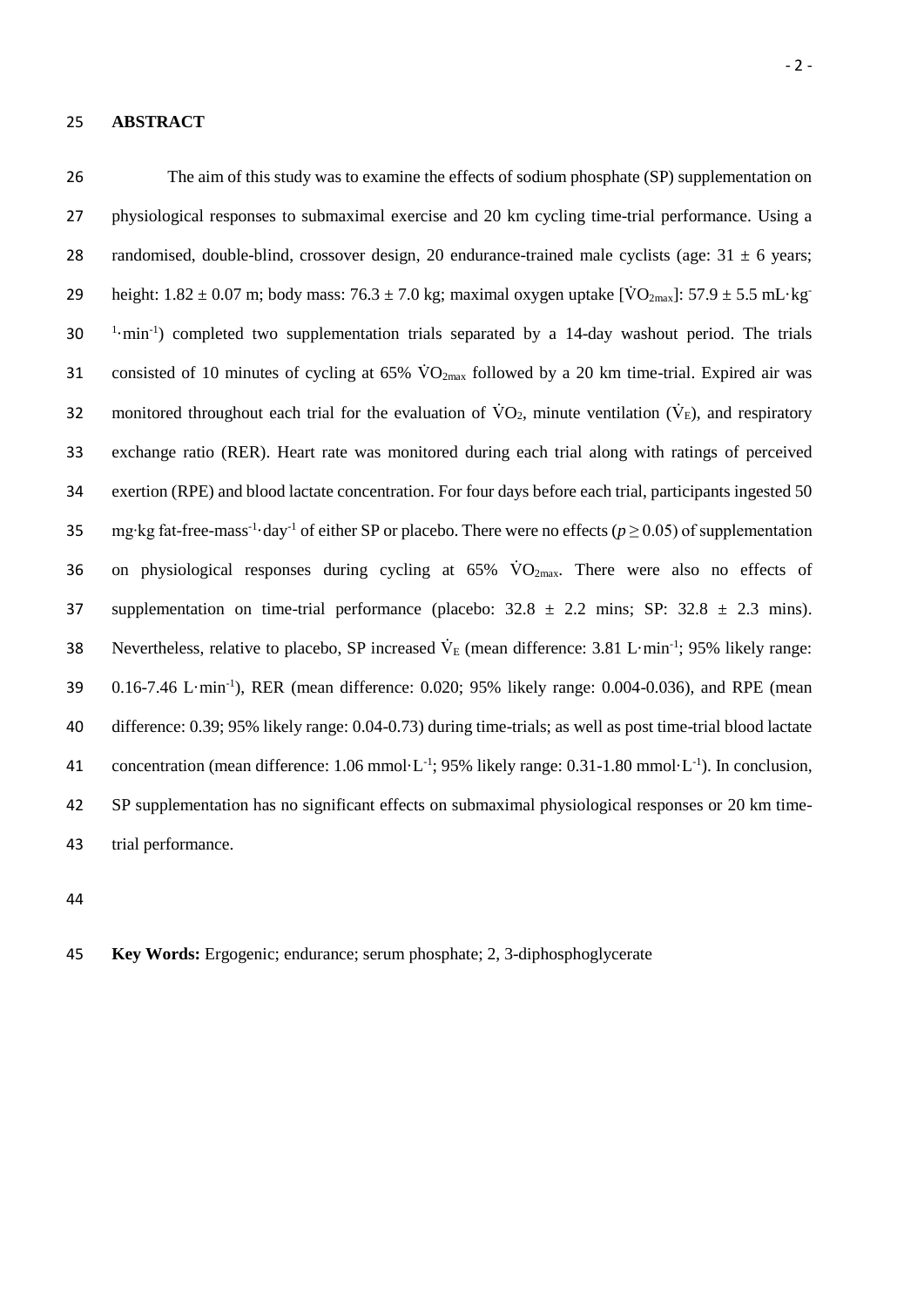#### **INTRODUCTION**

 Sodium phosphate (SP) is a legal nutritional supplement that has been suggested to improve athletic performance (Currell et al., 2012). Several mechanisms have been proposed to explain this potential ergogenic effect, including an increase in resting erythrocyte 2, 3-diphosphoglycerate (2, 3- DPG) concentration (promoting oxygen offloading at the muscle via a reduction in oxyhaemoglobin affinity) (Bremner et al., 2002; Cade et al., 1984), an enhancement of myocardial contractility (Kreider 52 et al., 1992), an increase in extracellular hydrogen phosphate (HPO<sub>4</sub><sup>-</sup>) concentration (facilitating hydrogen ion buffering) (Buck et al., 2015; Kopec et al., 2016), and an increase in the activity of various oxidative enzymes, such as phosphofructokinase and glyceraldehyde 3-phosphate dehydrogenase (Buck et al., 2013).

 Given the above mechanisms, it has been hypothesised that SP supplementation may increase aerobic metabolism, and thus enhance endurance performance (Buck et al., 2013; Fukuda et al., 2010). In corroboration, despite one conflicting report (West et al., 2012), research into SP supplementation 60 has consistently shown an increase in maximal oxygen uptake  $(\dot{V}O_{2max})$  (Brewer et al., 2013; Cade et al., 1984; Czuba et al., 2009; Kreider et al., 1992; Kreider et al., 1990; Stewart et al., 1990). Nevertheless, research examining the effects of SP supplementation on endurance performance has produced conflicting results, with some studies reporting significant improvements (Folland et al., 2008; Kreider et al., 1992), while others report no effect (Brewer et al., 2013, 2014; Buck et al., 2014; Kreider et al., 1990). It is also difficult to determine the effects of SP supplementation on physiological responses during endurance exercise, possibly because most investigations have evaluated those responses during self-paced time-trials or incremental tests rather than fixed-intensity bouts of exercise. 68 As such, while some studies have shown a significant increase in oxygen uptake  $(\dot{V}O_2)$  following SP supplementation (Czuba et al., 2009; Kreider et al., 1990, 1992), others have observed no effect (Brewer et al., 2014; Folland et al., 2008). Similarly, some investigations have demonstrated a SP-induced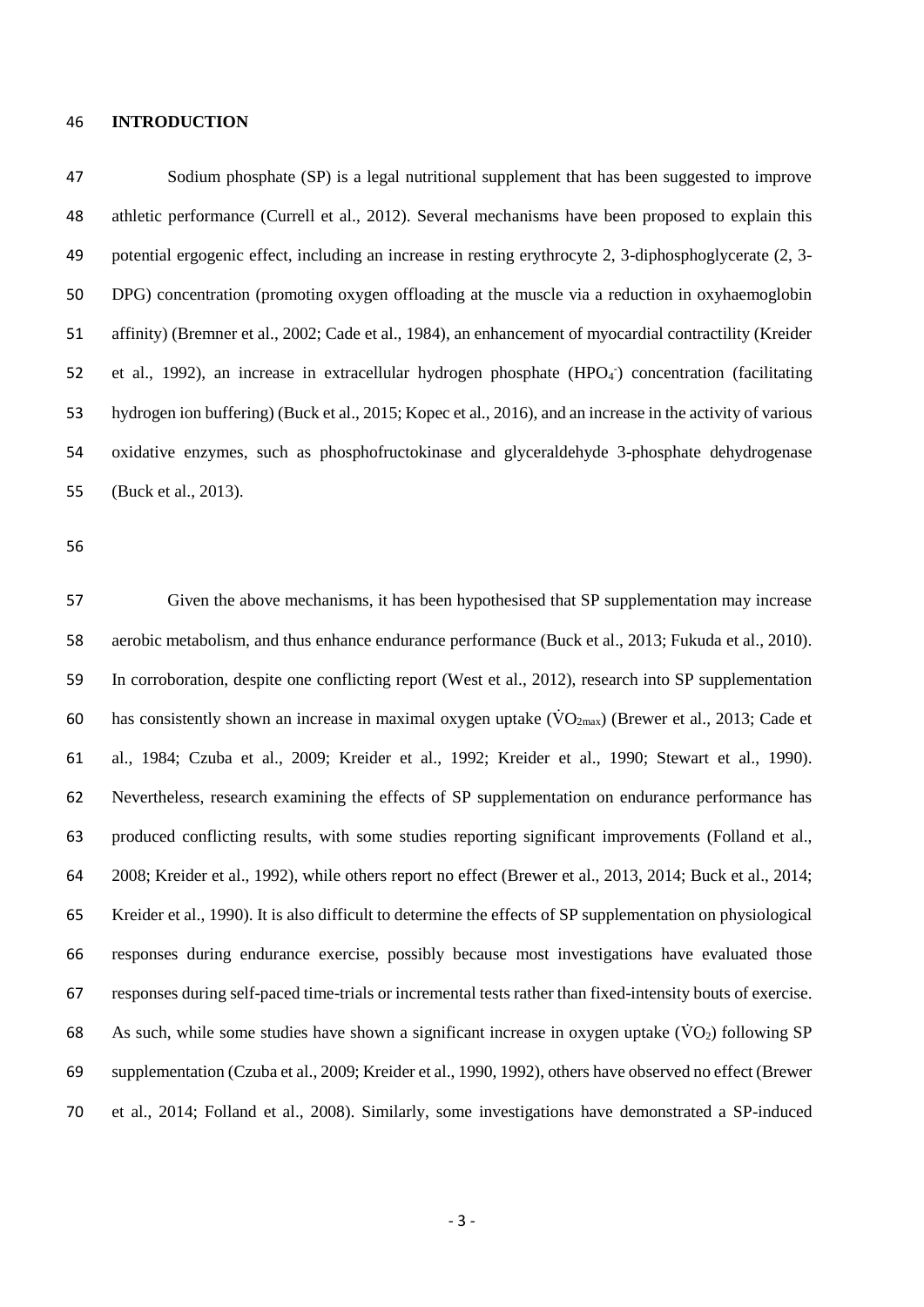decrease in heart rate (Czuba et al., 2009), whereas others have reported no effect (Brewer et al., 2013, 2014; Folland et al., 2008; Kreider et al., 1990, 1992; West et al., 2012).

 It is difficult to attribute the conflicting responses of SP supplementation to methodological differences between studies, since discrepant findings exist regardless of differences in dosing strategies, mode of exercise, or participant training status. Indeed, despite some differences in the duration of supplementation (typically 6 days) the dose range used in previous research is very small 78 (3.3-4.0 g·day<sup>-1</sup>; Buck et al., 2013). Moreover, all studies into SP supplementation have used trained 79 participants; though between-study differences in  $\rm{VO_{2max}}$  (50-75 mL·kg<sup>-1</sup>·min<sup>-1</sup>) support clear differences in levels of ability. The issue of training status is important since well-trained athletes have 81 been shown to have already elevated resting erythrocyte 2, 3-DPG levels (Brodthagen et al., 1985), likely due to an adaptive training response (Mairbäurl, 2013). However, the suggestion that well-trained athletes may be less responsive to the potential ergogenic benefits of SP supplementation seems unlikely considering that previous research has demonstrated that SP can improve time-trial performance in those individuals (Folland et al., 2008; Kreider et al., 1992).

 The factor that explains most likely the discrepant findings regarding the effects of SP supplementation on endurance performance is statistical error associated with the use of small sample sizes (Button et al., 2013). Small sample sizes reduce the chances of finding a true effect as well as reducing the likelihood that a statistically significant finding reflects a real effect (Button et al., 2013). Indeed, of those studies that have investigated the effects of SP supplementation on endurance 92 performance, the largest sample size was 13 (Buck et al., 2014), with most using sample sizes  $\leq 10$  (Brewer et al., 2013, 2014; Folland et al., 2008; Kreider et al., 1990, 1992). The principal aim of this study was therefore to address the issue of sample size in order to examine the effects of SP supplementation on endurance (20 km cycling time-trial) performance. In addition, by examining the effects of SP supplementation on physiological responses during both fixed-intensity submaximal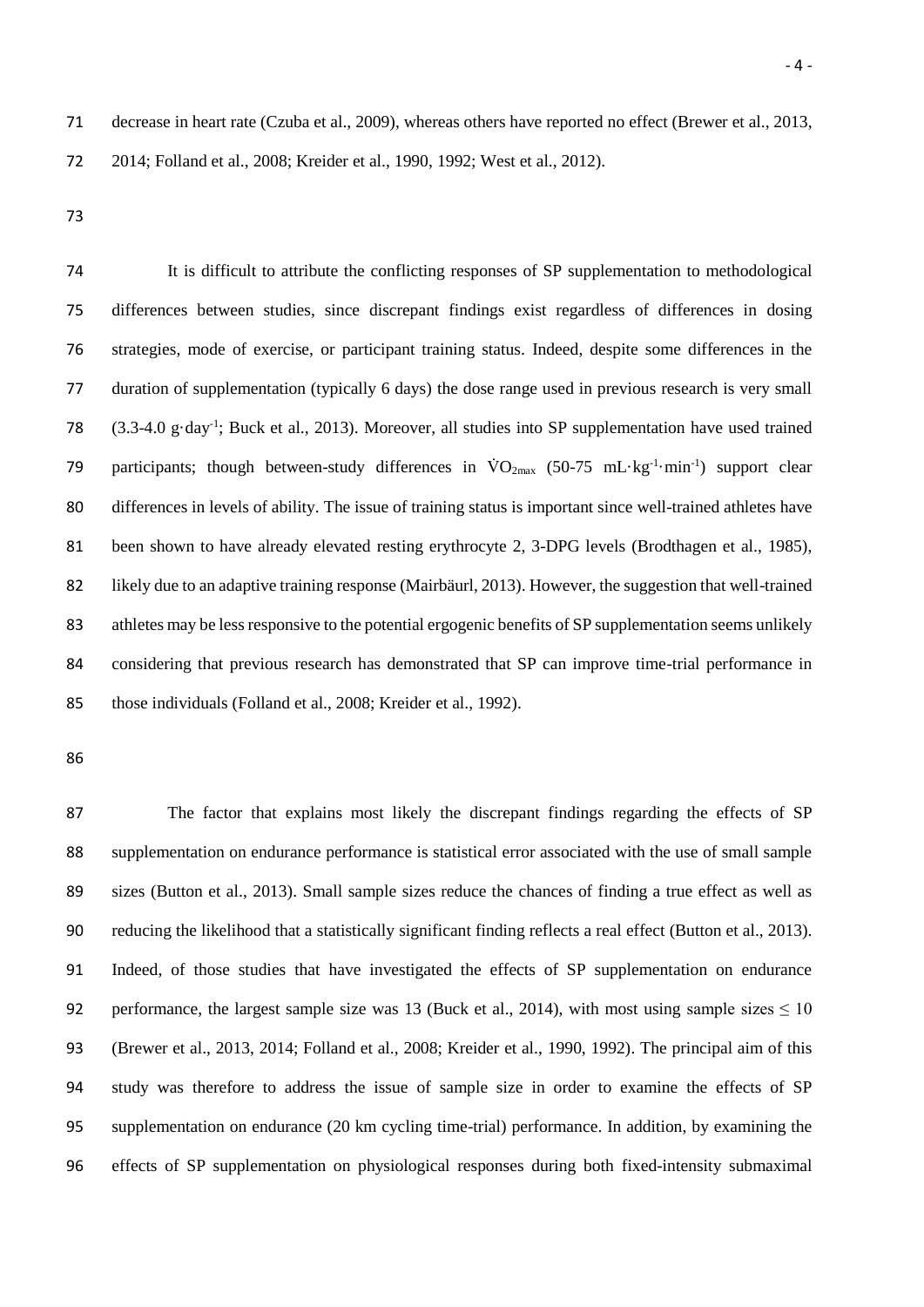cycling and time-trial performance, the study also aimed to provide insight into the potential mechanisms behind any ergogenic effect of SP supplementation.

### **METHODS**

#### **Participants**

 Twenty endurance-trained (De Pauw et al., 2013) male cyclists and triathletes volunteered for the study, which was approved by St. Mary's University Ethics Committee. Sample size calculations were performed based on the results of previous investigations into the effects of SP supplementation on endurance performance (Brewer et al., 2013, 2014; Buck et al., 2014; Folland et al., 2008; Kreider et al., 1990, 1992). Using the associated effect sizes, a power of 0.8, and a *p* value of 0.05, the analyses produced sample sizes ranging from 2 to 20,000. Given the practical limitations associated with recruiting trained participants, a sample size of 20 was chosen as it fell within the range determined 109 from the calculations and was, with one exception  $(n = 13)$ , at least double the sample size used in previous investigations. Before testing, participants received written and verbal instructions regarding the nature of the investigation and completed a training history questionnaire, which indicated that all had been actively involved in road cycling for at least one year. Time spent training each week was 113 reported as  $9.4 \pm 3.9$  hours. Before commencement of the study, all participants completed a health- screening questionnaire and provided written informed consent. Means ± standard deviation for age, 115 height, body mass, fat-free-mass (FFM), and  $\rm \dot{VO}_{2max}$  of the participants were:  $31 \pm 6$  years,  $1.82 \pm 0.07$ 116 m,  $76.3 \pm 7.0$  kg,  $67.3 \pm 6.3$  kg, and  $57.9 \pm 5.5$  mL·kg<sup>-1</sup>·min<sup>-1</sup>, respectively. Participants were instructed to maintain a consistent training volume throughout the study and to follow the same diet for 24 hours before all trials. Participants were also instructed to avoid food and drink for 1 hour before all trials and to abstain from caffeine, alcohol, and strenuous exercise for 24 hours before all trials.

#### **Experimental overview**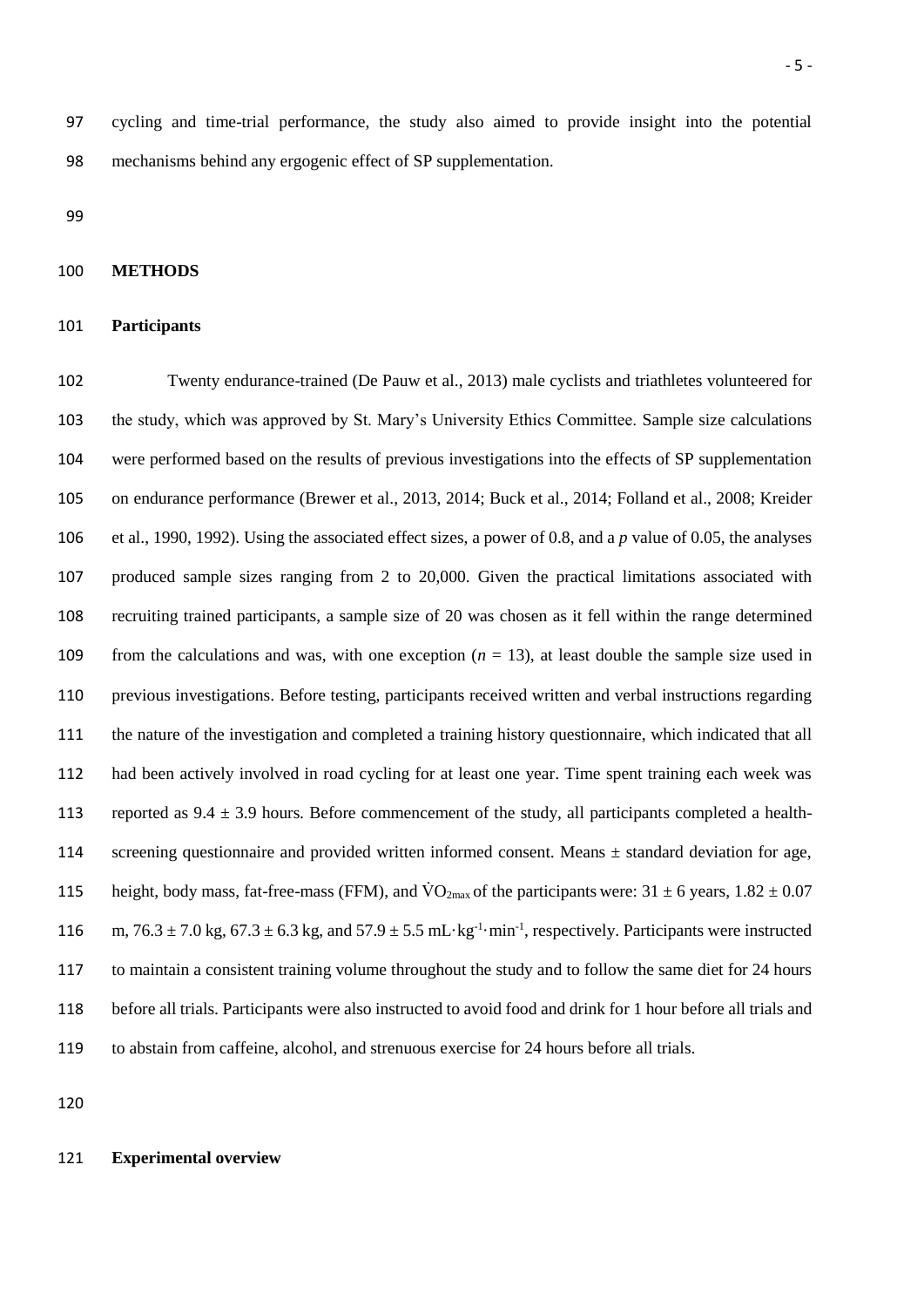Participants were required to complete one preliminary trial followed by two experimental trials. The preliminary trial was used to provide descriptive data and to determine the fixed-intensity submaximal cycling workloads employed during the first part of the experimental trials. The experimental trials were performed in a crossover, randomised, counterbalanced, and double-blinded manner, separated by 14 days to allow for the washout period of SP (Cade et al., 1984). In line with strategies used in previous research (Buck et al., 2013), for four consecutive days before each 128 experimental trial, participants ingested 50 mg⋅kg FFM<sup>-1</sup>⋅day<sup>-1</sup> of either tribasic SP dodecahydrate (Iron Power, Melbourne, Australia) or placebo (maltodextrin; My Protein, Manchester, United Kingdom). Daily amounts were divided into four equal doses, with each dose administered in an opaque gelatine capsule (My Protein, Manchester, United Kingdom). As in previous research (Brewer et al., 2013, 2014; Buck et al., 2014), doses were ingested at ~4 hour intervals with a meal and ~300 mL of water to prevent gastrointestinal discomfort. Exercise, other than the time trials, was performed on an electromagnetically-braked cycle ergometer (Lode Excalibur Sport, Lode BV, Groningen, The Netherlands). Time trials were performed on a racing bicycle (San Remo, Claud Butler, Brigg, United Kingdom) seated on a motor-braked turbo trainer (Tacx Genius, Aardenburg, the Netherlands). Ergometers of this type have previously been shown to have very good test-retest reliability for 20 km time-trial performance (Peiffer & Losco, 2011). The cycle ergometer and the racing bicycle were fitted with clipless pedals and the participants cycled using their own cycling shoes. Saddle height and handlebar position for each participant were determined during the preliminary trial to enable replication in subsequent trials. Prior to all trials equipment was calibrated in accordance with manufacturer instructions.

**Procedures**

*Preliminary trial*

146 All trials were performed at the same time of day  $(\pm 2 \text{ hours})$  in an air-conditioned laboratory maintained at a temperature of 18°C. The preliminary trial began with the calculation of participant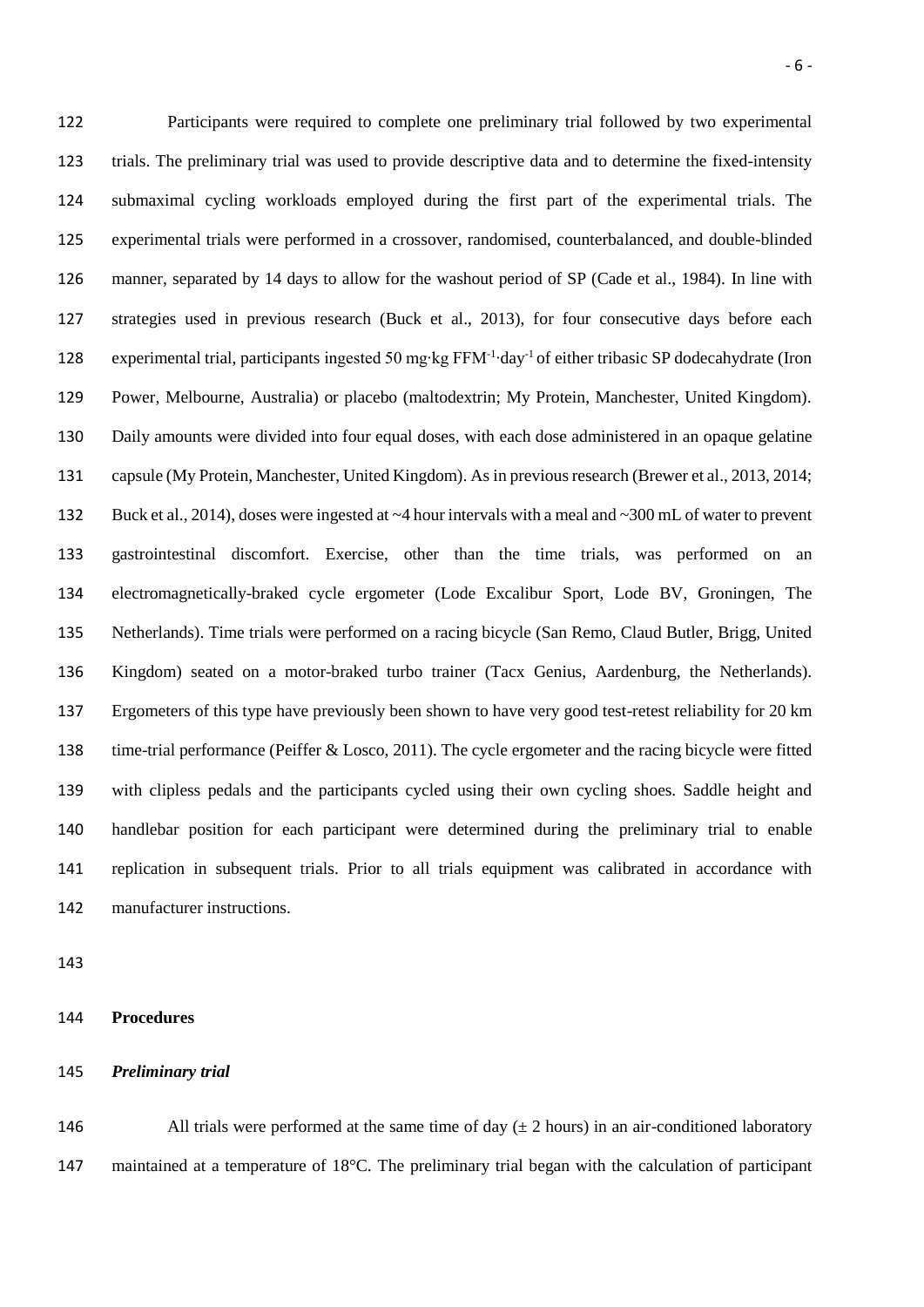FFM using air-displacement plethysmography (device for measuring volume changes within a body) (BOD-POD, Life Measurement Inc., Concord, CA, USA). Subsequently, participants performed an incremental exercise test which began at 120 W and increased by 20 W every 3 minutes. Participants were given 30 s during the first stage to achieve a comfortable cadence and were instructed to maintain this throughout the remainder of the incremental tests. Each stage was followed by 30 s of passive rest, during which 20 μL of capillary blood was obtained from the earlobe and analysed for blood lactate concentration using an automated analyser (Biosen C-Line, EKF Diagnostic, Barleben, Germany). The test was terminated when a blood lactate concentration ≥ 4 mmol⋅L<sup>-1</sup> was attained. After 5 minutes of passive rest, the maximal phase of the incremental exercise test began at 160 W and increased by 20 W every minute. The test was terminated when participants reached volitional exhaustion, at which time a final blood lactate concentration measurement was obtained. Throughout both phases of the incremental exercise test, participants breathed room air through a facemask (Hans Rudolph, Kansas City, MO, USA) that was secured in place by a head-cap assembly (Hans Rudolph, Kansas City, MO, USA). Expired air was monitored continuously using an online gas analyser (Oxycon Pro, Jaeger, Hoechberg, Germany). The analyser was calibrated before each trial using oxygen and carbon dioxide gases of known concentrations (Cryoservice, Worcester, UK), and the flowmeter was calibrated using a 3 L 164 syringe (Viasys Healthcare GmbH, Hoechberg, Germany). All  $\dot{V}O_2$  data were filtered to eliminate values that were outside four standard deviations of the local mean (the two breaths preceding and following the breath of interest). Oxygen demand for each of the submaximal incremental stages was 167 determined as the average  $\dot{V}O_2$  during the final 30 s of each 3-minute stage.  $\dot{V}O_{2\text{max}}$  was determined as 168 the highest 30 s average  $\rm\ddot{VO}_2$  recorded during the maximal phase of the test provided that at least two 169 of the following criteria had been met: (a) a plateau in  $\dot{V}O_2$ , as determined by an increase of less than 2  $\text{mL·kg-1·min-1}$  over the previous stage, (b) a heart rate within 10 b·min<sup>-1</sup> of age-predicted maximum, (c) 171 a respiratory exchange ratio (RER)  $\geq$  1.15, and (d) a blood lactate concentration  $\geq$  8 mmol·L<sup>-1</sup>. Linear 172 regression and individual power output- $\dot{V}O_2$  relationships were used to calculate the fixed-intensity 173 submaximal cycling workloads required to elicit  $65\%$  of  $\rm VO_{2max}$ , to be employed during the experimental trials. After a 10-minute recovery period, where participants cycled at a self-selected low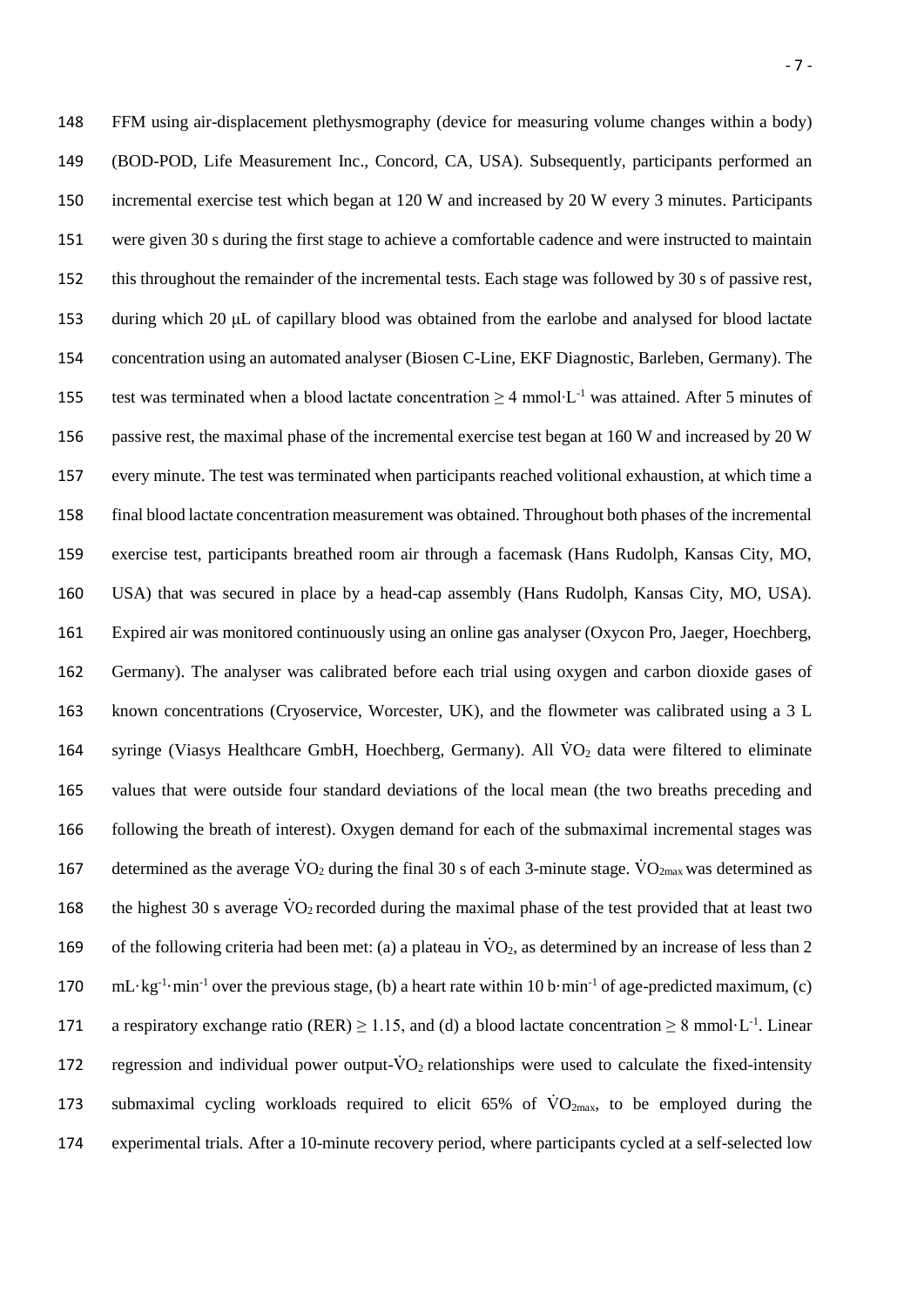# *Experimental trials*

 Prior to each experimental trial, participants rested in a seated position for 5 minutes, after which 300 μL of capillary blood was collected from the earlobe. Blood samples were left to clot at room temperature for 60 minutes before being centrifuged at 4000 rpm for 10 minutes at 4°C. Subsequently decanted serum samples were frozen at -80°C until analysed for serum phosphate concentration using an automated analyser (Monza, Randox, London, UK). Participants then performed 10 minutes of 184 cycling at 65% of the power output required to elicit  $\rm{VO}_{2\text{max}}$ , maintaining the same cadence as in the 185 submaximal incremental test during the preliminary trial. Oxygen uptake, minute ventilation  $(\dot{V}_E)$ , RER, and heart rate (RCX3, Polar Electro Oy, Kempele, Finland) were monitored continuously during cycling 187 at 65%  $\rm \dot{V}O_{2max}$  and averaged over the final 30 s of each 5-minute split to provide mean responses at 5 minutes and 10 minutes. Blood lactate concentration and rating of perceived exertion (RPE; 15-point 189 scale; Borg, 1970) were also determined at 5 minutes and 10 minutes during cycling at 65%  $\rm \ddot{V}O_{2max}$ . After 10 minutes of passive rest, participants completed a 20 km time-trial on the turbo trainer with the bicycle rear tyre pressure at 100 psi. The time-trial was performed against a resistance designed to replicate outdoor, level-gradient cycling conditions. No verbal encouragement was provided and all measures of elapsed time were removed from the environment. The only pertinent information visible to participants throughout each time-trial was the distance completed. Participants were free to change cadence and gears throughout each time-trial; however, the gearing chosen during the familiarisation time-trial was noted and used to standardise the starting intensity for the experimental time-trials. Distance completed, power output, and cadence were recorded at 1 Hz throughout each experimental time-trial. Expired air was monitored continuously throughout each experimental time-trial for the 199 evaluation of  $\dot{V}O_2$ ,  $\dot{V}_E$ , and RER. Heart rate was monitored continuously throughout each experimental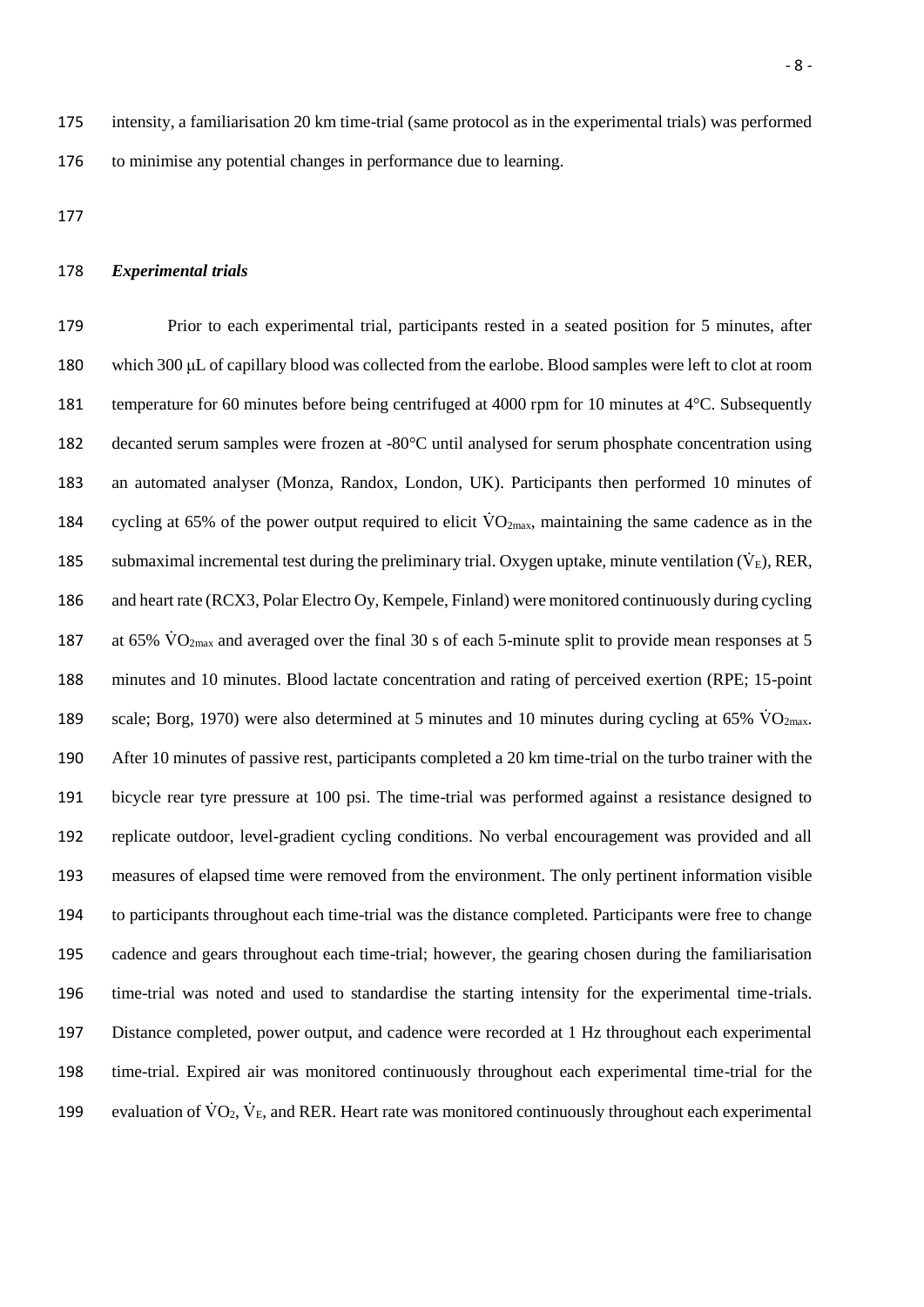200 time-trial and RPE was recorded at 5 km intervals. Blood lactate concentration was determined 1 minute 201 before and immediately after each experimental time-trial.

202

# 203 **Statistical analyses**

 All data were analysed using the Statistical Package for the Social Sciences (version 22, IBM SPSS, Armonk, NY, USA). Data are presented as means ± standard deviation, and 95% confidence intervals are provided for all estimates. A paired samples *t*-test was used to determine the effects of 207 supplementation on resting serum phosphate concentration. Two-way (supplement  $\times$  time) analyses of variance (ANOVAs) were used to determine the effects of supplementation and time on physiological 209 responses ( $\rm\dot{VO}_2$ ,  $\rm\dot{V}_E$ , RER, heart rate, RPE, and blood lactate concentration) during exercise at 65%  $\dot{V}O_{2\text{max}}$ . Two-way (supplement  $\times$  5 km split) ANOVAs were used to determine the effects of supplementation and 5 km splits on 20 km time-trial performance measures (completion time, power 212 output, and cadence) and physiological responses ( $\dot{V}O_2$ ,  $\dot{V}_E$ , RER, heart rate, and RPE). A two-way 213 (supplement  $\times$  time) ANOVA was used to determine the effects of supplementation and time on blood lactate concentration prior to and immediately following time-trial performance. Violations to assumptions of sphericity were adjusted using the Greenhouse-Geisser correction factor (Field, 2013). Significant effects were followed up using *post hoc* tests with Bonferroni adjustments (Field, 2013). 217 The significance level was set at  $p < 0.05$  for all analyses.

218

## 219 **RESULTS**

# 220 **Serum phosphate**

221 Placebo supplementation resulted in a resting serum phosphate concentration of  $0.77 \pm 0.18$ 222 mmol·L<sup>-1</sup>, whereas SP supplementation resulted in a resting serum phosphate concentration of 0.76  $\pm$ 223 .  $0.15$  mmol $\cdot$ L<sup>-1</sup>. There was no significant effect of supplementation on resting serum phosphate 224 concentration  $(p = 0.762)$ .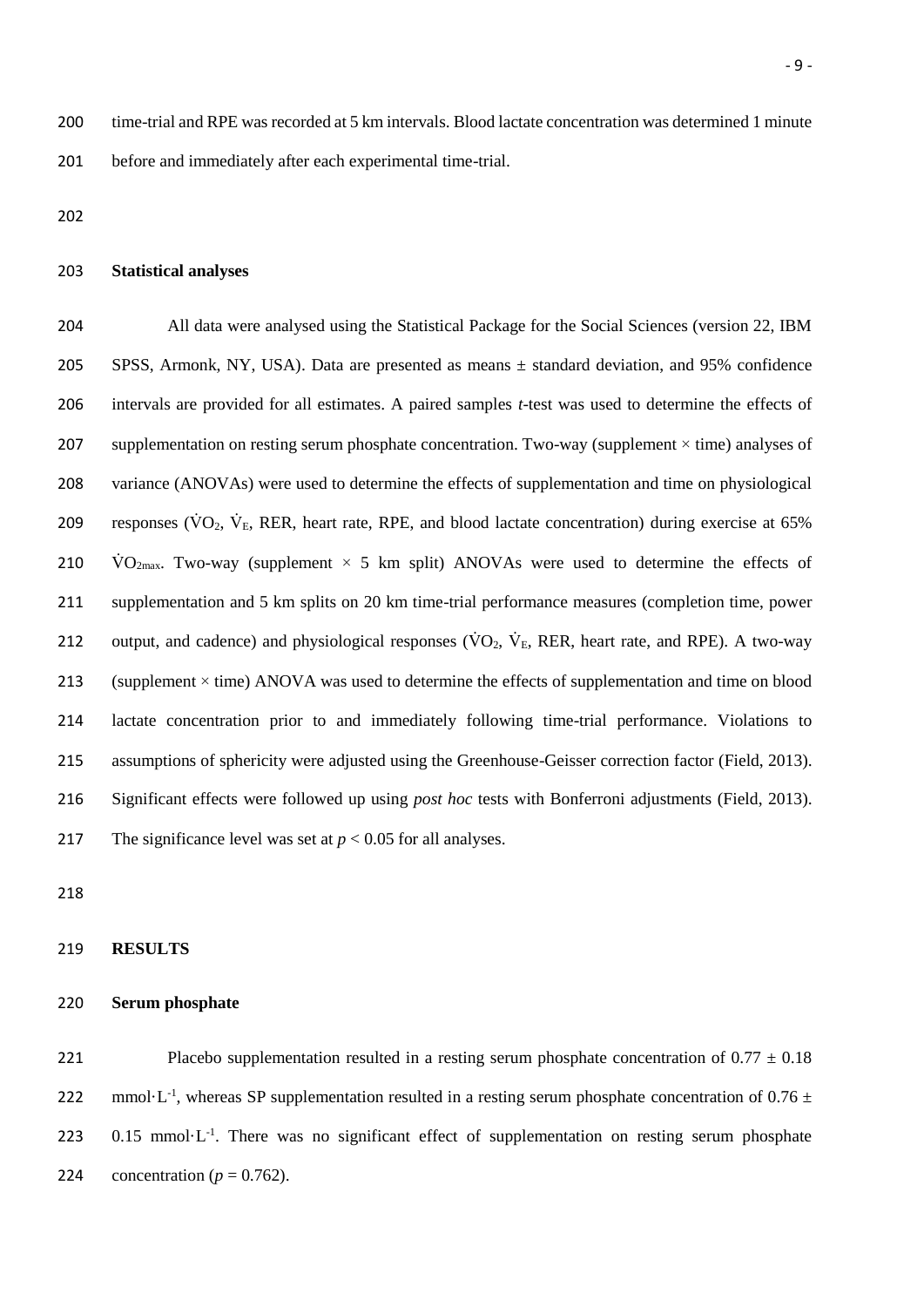225

226 **Physiological responses to submaximal fixed-intensity exercise**

227 The mean power output during the submaximal exercise bouts was  $186 \pm 34$  W. There was no 228 significant effect of supplementation on  $\text{VO}_2$  ( $p = 0.694$ ),  $\text{V}_E$  ( $p = 0.950$ ), RER ( $p = 0.298$ ), heart rate ( $p = 0.298$ ) 229 = 0.885), RPE ( $p = 0.650$ ), or blood lactate ( $p = 0.375$ ) during cycling at 65% of VO<sub>2max</sub> (Table 1). 230 There was also no significant effect of time on  $\text{VO}_2$  ( $p = 0.766$ ) or RER ( $p = 0.656$ ). However, there 231 was a significant effect of time on  $V_E(p = 0.001)$ , heart rate ( $p < 0.001$ ), RPE ( $p < 0.001$ ), and blood 232 lactate ( $p = 0.033$ ). *Post hoc* tests revealed that from 5 min to 10 min,  $\dot{V}_E$ , heart rate, and RPE increased 233 significantly, whereas blood lactate decreased significantly. There were no significant supplement  $\times$ 234 time interactions for  $\dot{V}O_2(p = 0.982)$ ,  $\dot{V}_E(p = 0.777)$ , RER (*p* = 0.495), heart rate (*p* = 0.641), RPE (*p* 235 = 0.095), or blood lactate  $(p = 0.573)$ .

236

## 237 **Time-trial performance**

238 There was no significant effect of supplementation on completion time (*p* = 0.975), power 239 output ( $p = 0.777$ ), or cadence ( $p = 0.503$ ) during the time-trials (Table 2). However, there was an effect 240 of 5 km split on completion time (*p* < 0.001), with significant differences between all comparisons apart 241 from that between the 5-10 and 10-15 km splits. Similarly, there was a significant effect of 5 km split 242 on power output (*p* < 0.001). *Post hoc* tests revealed that participants produced a significantly higher 243 power output in the final 5 km of each time-trial in comparison with each of the other 5 km splits. There 244 was also an effect of 5 km split on cadence  $(p = 0.001)$ , with significantly increased values in the 5-10 245 and 15-20 km splits, when compared with the 0-5 km split. There were no significant supplement  $\times$  5 246 km split interactions for completion time ( $p = 0.505$ ), power output ( $p = 0.512$ ), or cadence ( $p = 0.566$ ).

247

# 248 **Time-trial physiological responses**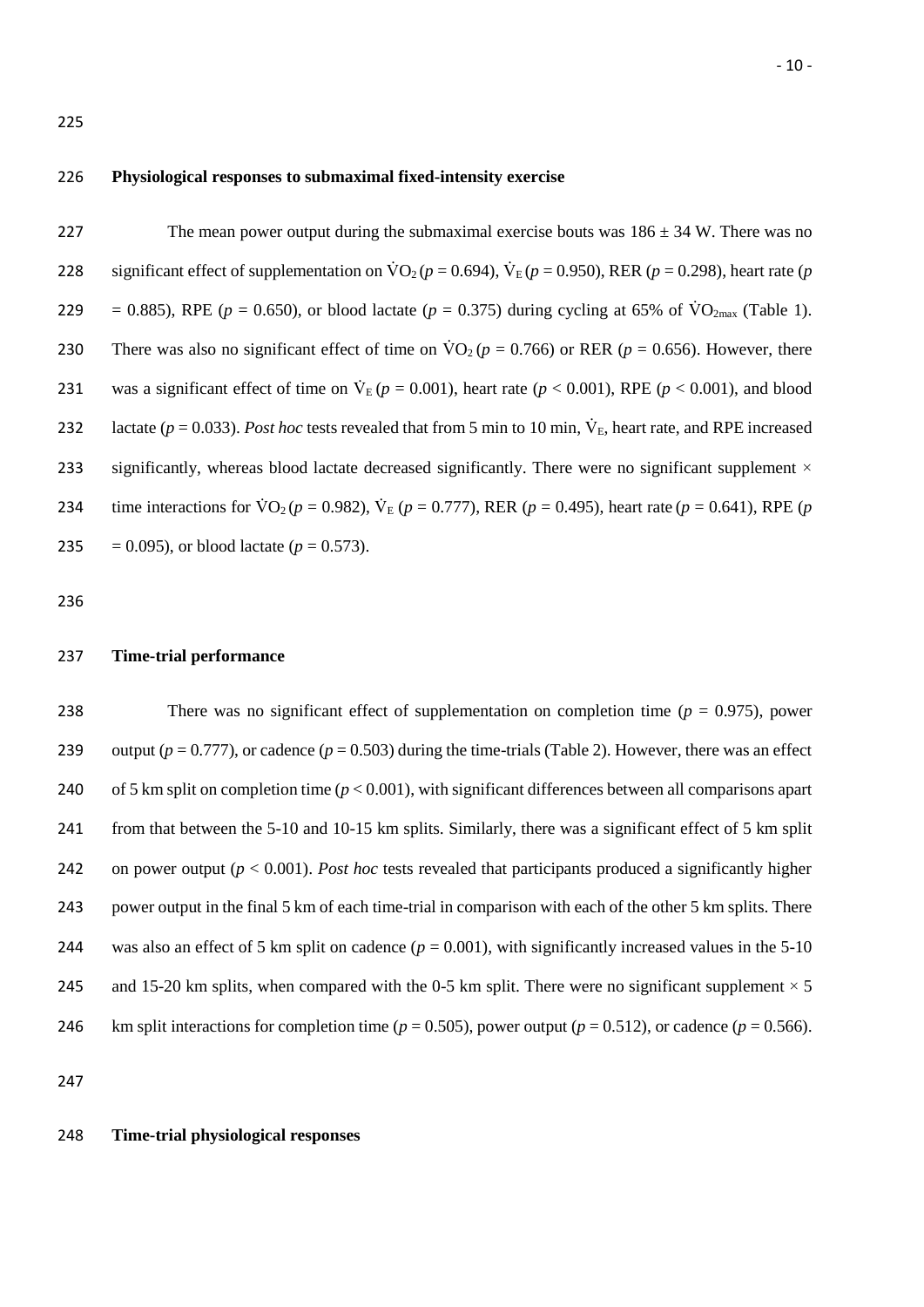249 Participants completed the placebo and SP experimental time-trials at a mean intensity of  $83 \pm$ 250 8% of  $\text{VO}_{2\text{max}}$ . There was no significant effect of supplementation on  $\text{VO}_2$  ( $p = 0.944$ ) or heart rate ( $p =$ 251 0.141) during the time-trials (Table 3). However, there was an effect of 5 km split on  $\dot{V}O_2$  ( $p = 0.012$ ), 252 with significantly increased values in the 15-20 km split, when compared with the 0-5 and 10-15 km 253 splits. There was also an effect of 5 km split on heart rate  $(p < 0.001)$ , with mean values increasing 254 throughout the time-trials and with *post hoc* tests revealing significant differences between all 255 comparisons apart from that between the 5-10 and 10-15 km splits. There were no significant 256 supplement  $\times$  5 km split interactions for  $\text{VO}_2$  ( $p = 0.701$ ) or heart rate ( $p = 0.111$ ).

257

There was an effect of supplementation on  $\dot{V}_E(p = 0.042)$  during the time-trials (Table 3), with SP resulting in significantly higher values than placebo (mean difference:  $3.81 \text{ L-min}^{-1}$ ;  $95\%$  likely 260 range: 0.16-7.46 L·min<sup>-1</sup>). There was also an effect of 5 km split on  $\dot{V}_E$  ( $p < 0.001$ ), with mean values 261 increasing throughout the time-trials and with *post hoc* tests revealing significant differences between 262 all comparisons apart from that between the 5-10 and 10-15 km splits. However, there was no significant 263 supplement  $\times$  5 km split interaction for  $\dot{V}_{E}$  ( $p = 0.103$ ). There was also an effect of supplementation on 264 RER ( $p = 0.020$ ) during the time-trials (Table 3), with SP resulting in significantly higher values than 265 placebo (mean difference: 0.020; 95% likely range: 0.004-0.036). However, there was no significant 266 effect of 5 km split on RER ( $p = 0.095$ ) and no supplement  $\times$  5 km split interaction ( $p = 0.978$ ).

267

268 There was an effect of supplementation on RPE  $(p = 0.030)$  during the time-trials (Table 3), 269 with SP resulting in significantly higher values than placebo (mean difference: 0.39; 95% likely range: 270 0.04-0.73). There was also a significant effect of 5 km split on RPE (*p* < 0.001). *Post hoc* tests revealed 271 a progressive increase in RPE throughout the time-trials with significant differences between all 272 comparisons. However, there was no significant supplement  $\times$  5 km split interaction for RPE ( $p =$ 273 0.632).

274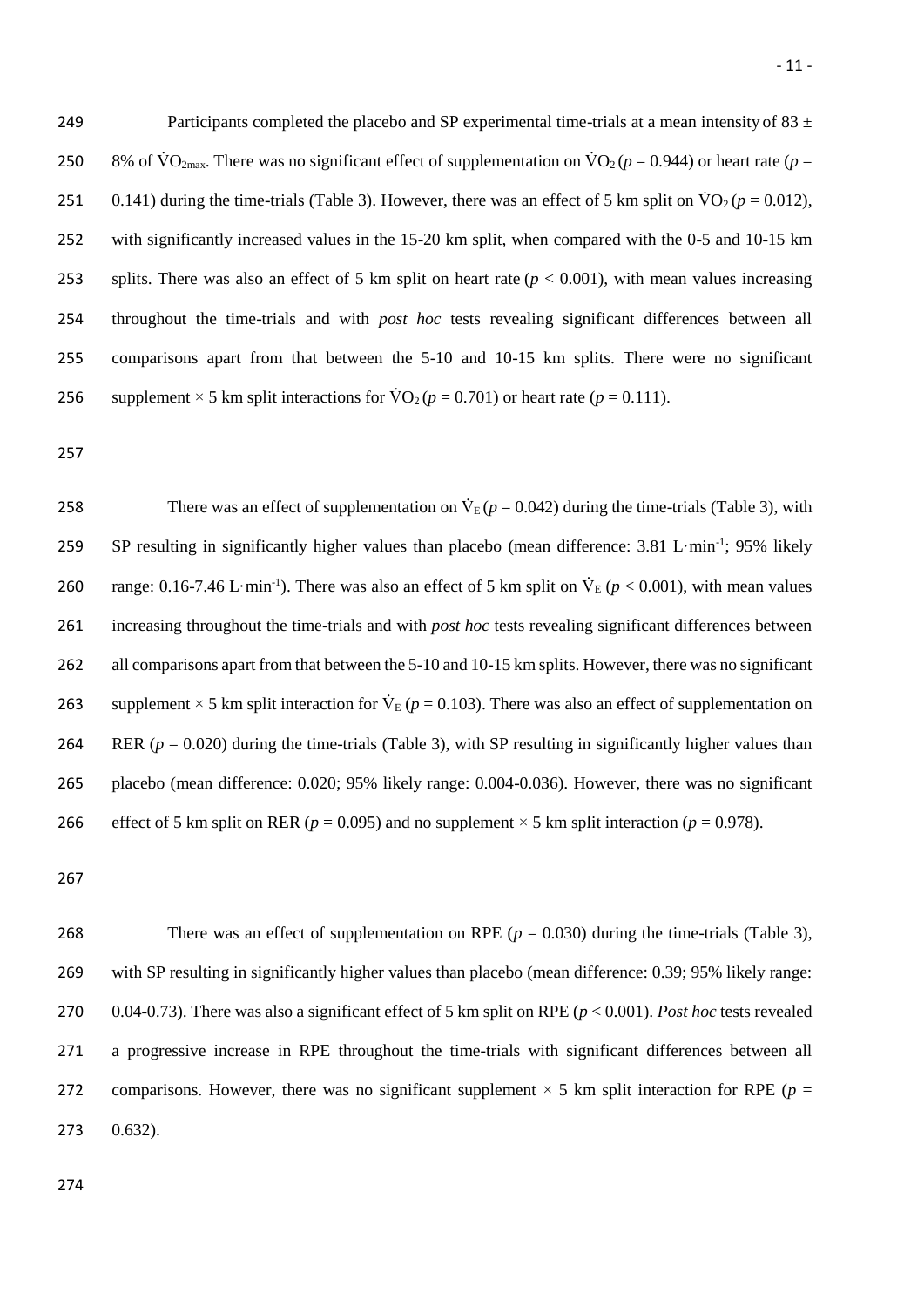275 There was a significant effect of supplementation on blood lactate concentration  $(p = 0.003$ ; Figure 1). Blood lactate concentration also significantly increased from pre-time-trial to post-time-trial 277  $(p < 0.001)$ . Moreover, there was a significant supplement  $\times$  time interaction ( $p = 0.006$ ). *Post hoc* tests revealed that there was no significant effect of supplementation on pre-time-trial blood lactate 279 concentration ( $p = 0.738$ ); however, relative to placebo, post-time-trial blood lactate concentration was 280 significantly increased with SP (mean difference: 1.06 mmol·L<sup>-1</sup>; 95% likely range: 0.31-1.80 mmol·L<sup>-1</sup> 281  $\frac{1}{2}$ ;  $p = 0.004$ ).

### **DISCUSSION**

 The principal aim of this study was to examine the effects of SP supplementation on 20 km cycling time-trial performance. The key finding was that SP supplementation had no significant effect on time-trial completion time. Supplementation with SP also had no significant effect on power output or cadence during the time-trials. The absence of any significant effect of SP supplementation on time- trial performance is consistent with some reports (Brewer et al., 2013, 2014; Buck et al., 2014; Kreider et al., 1990), but not others (Brewer et al., 2015; Folland et al., 2008; Kreider et al., 1992). However, it is worth noting that the small sample sizes associated with previous research increase the risk of false positives and reduce the likelihood that findings reflect a true effect (Button et al., 2013). Given that the present study was the first to examine the effects of SP supplementation on time-trial performance using a relatively large sample size, the findings of the present investigation add considerable weight to the argument that SP supplementation provides no ergogenic benefit during time-trial performance.

 Resting serum phosphate concentrations in the present study were slightly lower than anticipated, but were within the normal range for adults (Buck et al., 2013). Nevertheless, relative to placebo, the present study demonstrated no SP-induced increase in resting serum phosphate concentration. Apart from one exception (Czuba et al., 2009), previous research has also reported no change in serum phosphate concentration following SP supplementation (Brewer et al., 2013; Buck et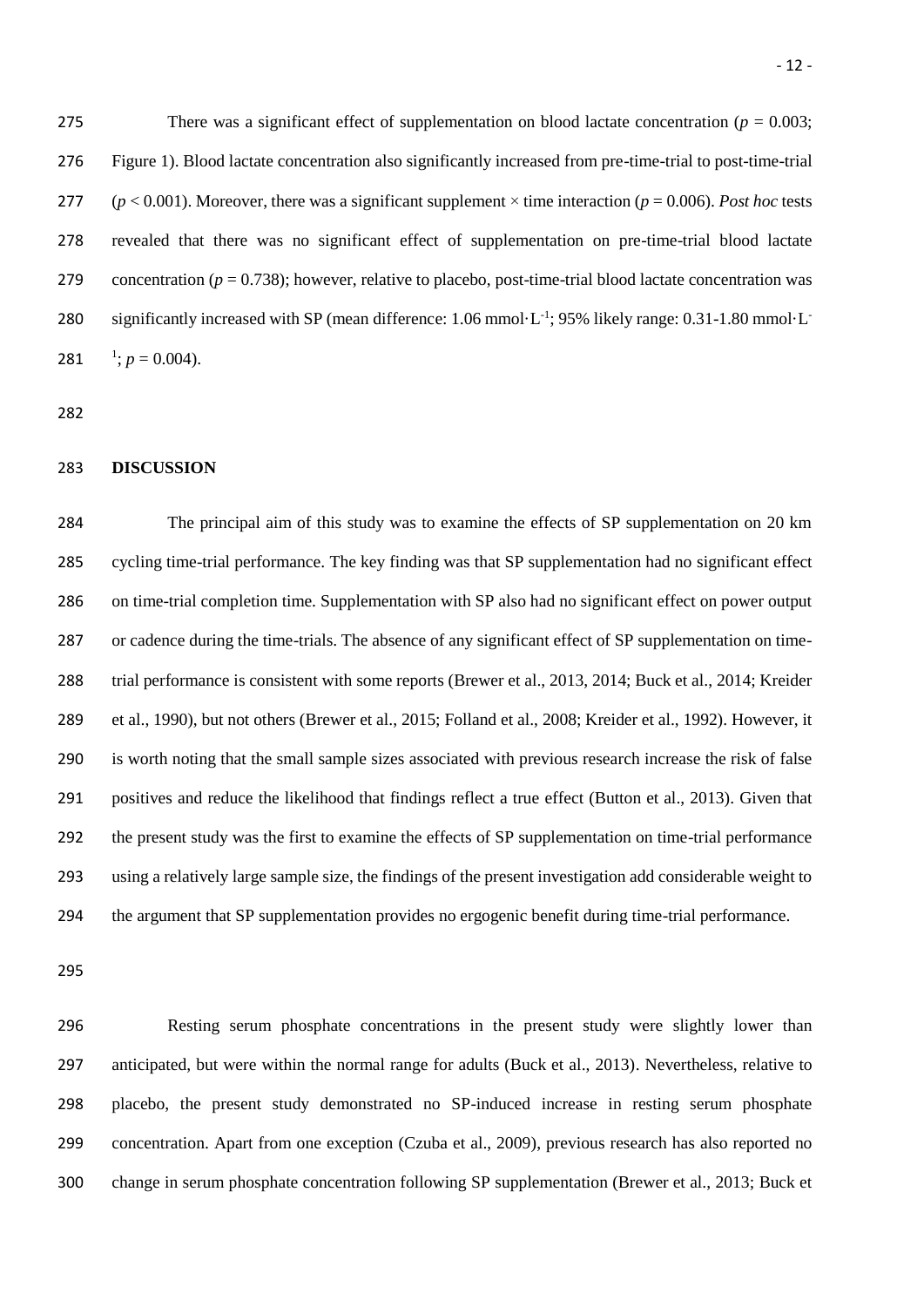al., 2015; Kopec et al., 2016; Kreider et al., 1990; Stewart et al., 1990). Given similarities in the dosing strategies used in these investigations, it seems, as highlighted by others (Buck et al., 2015; Kopec et al., 2016; Kreider et al., 1992; Stewart et al., 1990), that the measure may not be the best indicator of SP loading effects.

 A secondary aim of the present study was to investigate the potential mechanisms behind the ergogenic effects of SP supplementation. If, as hypothesised, SP supplementation improves oxygen offloading at the muscle via an increase in erythrocyte 2, 3-DPG levels (Bremner et al., 2002; Cade et al., 1984), then an enhancement of aerobic metabolism would be expected. However, given that there 309 was not only no SP-induced improvement in time-trial performance, but also no increase in  $\rm \ddot{V}O_{2}$  during either fixed-intensity submaximal cycling or time-trial performance, the findings of the present study fail to provide support for the above mechanism. Given that the period of fixed-intensity submaximal cycling was performed at a lower intensity than the time-trials, it seems unlikely that the absence of an 313 effect of SP on  $\rm\ddot{V}O_2$  could be due to exercise intensity. Although resting erythrocyte 2, 3-DPG levels 314 were not measured in the present study, an alternative explanation for the lack of any increase in  $\rm \dot{V}O_2$  is that SP supplementation may not increase 2, 3-DPG concentration in red blood cells. Indeed, of those studies that have measured 2, 3-DPG concentrations following SP supplementation, Cade et al. (1984) and Stewart et al. (1990) reported significant increases, Buck et al. (2015), Czuba et al. (2008), Kopec et al. (2016), and Kreider et al. (1992) reported no change, and Kreider et al. (1990) reported a significant decrease. Once again, the use of a small sample sizes may have influenced these findings along with the fact that erythrocyte 2, 3-DPG levels are already elevated in endurance trained individuals (Brodthagen et al., 1985; Buck et al., 2013) and can change rapidly post-sampling (Llohn et al., 2005).

 An alternative mechanism by which SP supplementation has been suggested to increase aerobic metabolism is via an enhancement of myocardial contractility (Buck et al., 2013; Fukuda et al., 2010). Indeed, using cardiac ultrasound and colour flow Doppler technology, Kreider et al. (1992) reported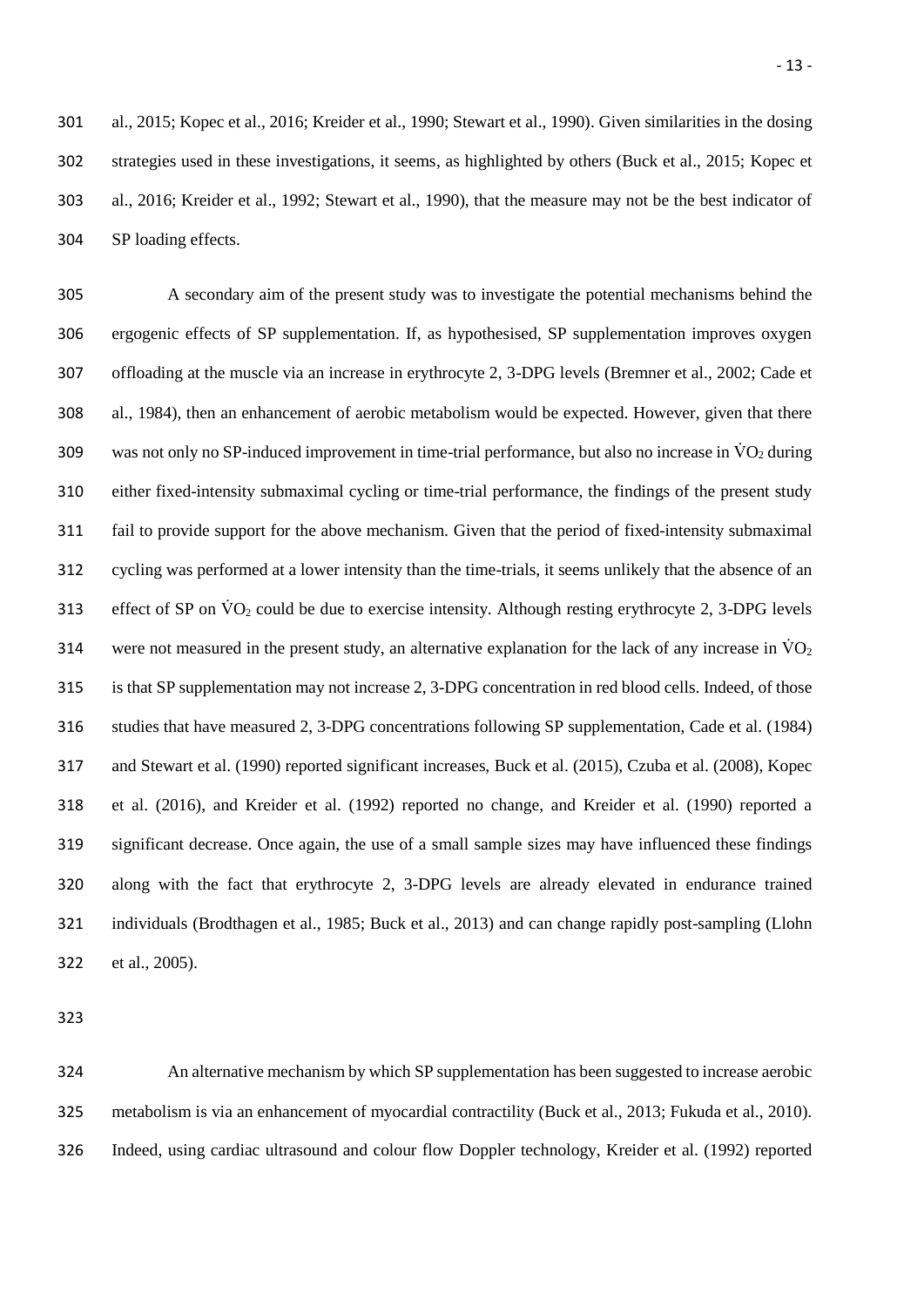SP-induced increases in various measures of cardiac function in well-trained athletes, albeit concomitant with increases in time-trial performance (Kreider et al., 1992). Then again, there were few effects of SP supplementation on those same measures when compared at each intensity during an incremental test, or when compared at the same relative intensity (anaerobic threshold). Moreover, although heart rate values alone are unlikely to be a reliable indicator of cardiac function; it is worth highlighting that the present study, and several others have reported no SP-induced change in heart rate during time-trial performance (Brewer et al., 2013, 2015; Folland et al., 2008; Kreider et al., 1990). Overall, considering that the present study found no effect of SP supplementation on V̇ O<sup>2</sup> or time-trial performance, it appears that any effect of SP on cardiac function does not translate into any ergogenic benefit.

 It is difficult to explain how SP increased RER during the time-trial in the present study, but had no effect on RER during fixed-intensity submaximal cycling. Although the latter is supported by research showing no effect of SP supplementation on RER during submaximal incremental exercise (Kreider et al., 1992); previous research investigating the effects of SP supplementation on RER during time-trial performance has contrastingly reported no effect, despite a SP-induced increase in power output (Folland et al., 2008; Kreider et al., 1992). In the present study, a SP-induced increase in RER, 344 in the absence of any change in  $\dot{V}O_2$  during the time-trial, would support the corresponding increase in  $V_{\rm E}$ , as a result of an associated increase in VCO<sub>2</sub>. Then again, it is difficult to reconcile that response in the absence of any change in performance. To add to the confusion; of those studies that observed no SP-induced change in RER despite an increase in time-trial performance, Folland et al. (2008) reported 348 no corresponding change in  $\dot{V}_E$ , while Kreider et al. (1992) reported an increase. Moreover, Brewer et 349 al. (2014) reported no change in performance and no change in  $\dot{V}_E$ .

 As with the above, it is difficult to reconcile how, in the absence of any change in performance, blood lactate concentrations in the present study increased following SP supplementation in the time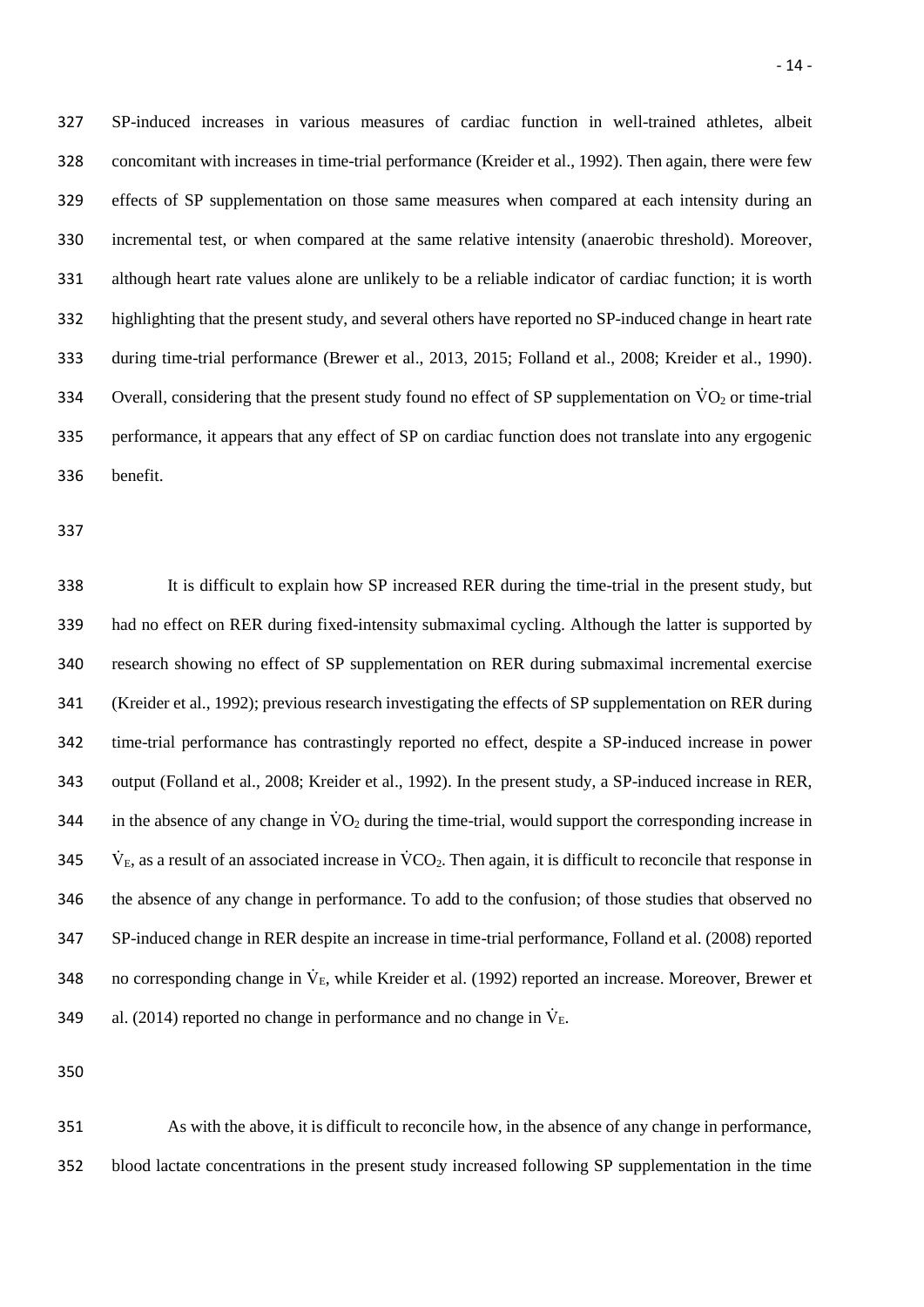trial, but not during fixed-intensity submaximal exercise. Previous research has shown that SP supplementation has no significant effect on post-time-trial blood lactate concentration regardless of whether there was an increase in performance (Folland et al., 2008; Kreider et al., 1992 ) or not (Brewer et al., 2013, 2014; Buck et al., 2014). In the present study, the increase in post-time-trial blood lactate 357 concentration is consistent with the corresponding increase in RER and  $\dot{V}_E$  resulting from the need to buffer associated hydrogen ions. However, an increase in blood lactate concentration generally indicates an enhancement of anaerobic energy provision (Maughan & Gleeson, 2004) which, in the absence of 360 any change in  $\dot{V}O_2$ , would normally suggest an increase in performance. Similar contradictions in the present study exist concerning RPE, with significant SP-induced increases during the time-trial, despite no change in performance, contrasting with no effect of SP during fixed-intensity submaximal cycling. Moreover, the result is in contrast with previous studies showing that SP has no effect on RPE during (Folland et al., 2008; Kreider et al., 1990) or immediately after time-trial performance (Brewer et al., 2014); though differential effects on performance add to the confusion. Given that the RPE scale was initially validated against heart rate (Borg, 1970), it was unsurprising that the absence of an effect of SP supplementation on heart rate during fixed-intensity submaximal cycling coincided with no SP- induced change in RPE. However, it is unclear as to why the same response was not reflected during the time-trials. One potential explanation for the increase in RPE during the time trials is that it was 370 induced by the corresponding increase in  $\dot{V}_E$ . In partial support, it has recently been shown that 371 breathing frequency correlates very strongly  $(r = 0.89)$  with RPE during time-trial performance (Nicolò et al., 2016).

 In conclusion, the results of the present study indicate that SP supplementation has no significant effect on time-trial performance. Indeed, the associated increase in RPE suggests that SP supplementation may result in endurance athletes having to work subjectively harder to achieve the same level of time-trial performance. Given that SP has been proposed to improve endurance 378 performance primarily via aerobic mechanisms, the absence of any SP-induced change in  $\rm\ddot{VO}_{2}$  or heart rate provides further support for this lack of an ergogenic benefit. Notably, SP supplementation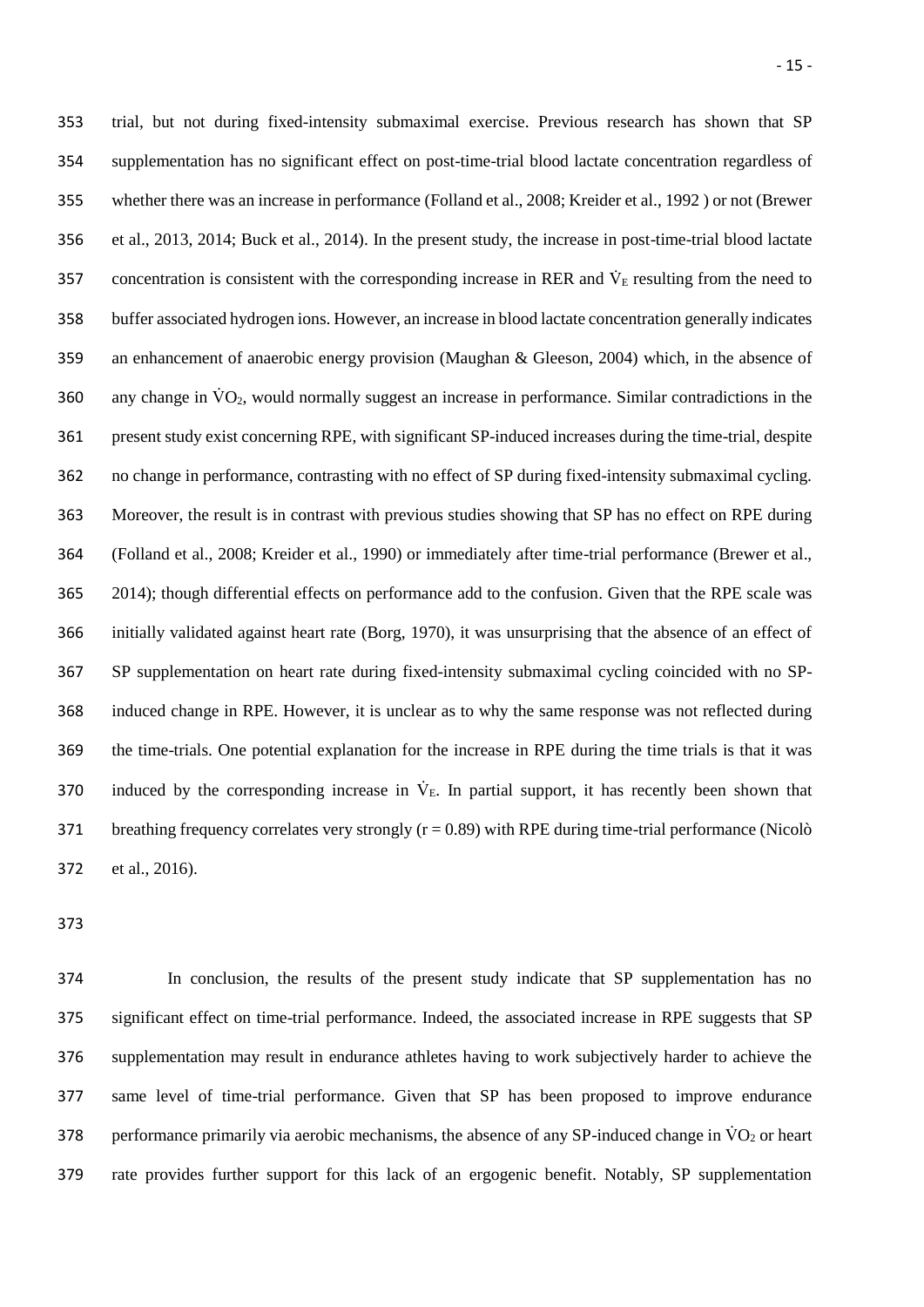| 380 | increased RER and $VE$ during the time-trials and resulted in a higher post-time-trial blood lactate   |
|-----|--------------------------------------------------------------------------------------------------------|
| 381 | concentration all of which are difficult to explain; particularly given the absence of a corresponding |
| 382 | effect during submaximal exercise or any effect on time trial performance.                             |
| 383 |                                                                                                        |

| 384 | <b>Acknowledgements</b> |
|-----|-------------------------|
|-----|-------------------------|

 The authors would like to express their gratitude to all the participants for their enthusiasm and commitment to the project.

#### **Declaration of Interest**

 The authors declare no conflicts of interest. The authors alone are responsible for the content and writing of the article.

### **About the authors**

 J. A. Brown, BSc, MSc, received his undergraduate degree from the University of Bath and his postgraduate degree from St Mary's University. He works as an exercise physiologist for the Great Britain Rowing Team, preparing athletes for international competitions including the 2020 Summer Olympics in Tokyo.

 M. Glaister, BSc, PhD, FACSM, gained his doctorate from The University of Edinburgh and is currently a Reader in Exercise Physiology at St Mary's University. His research interests are in physiological responses to multiple sprint work as well as the effects of various ergogenic aids; particularly caffeine.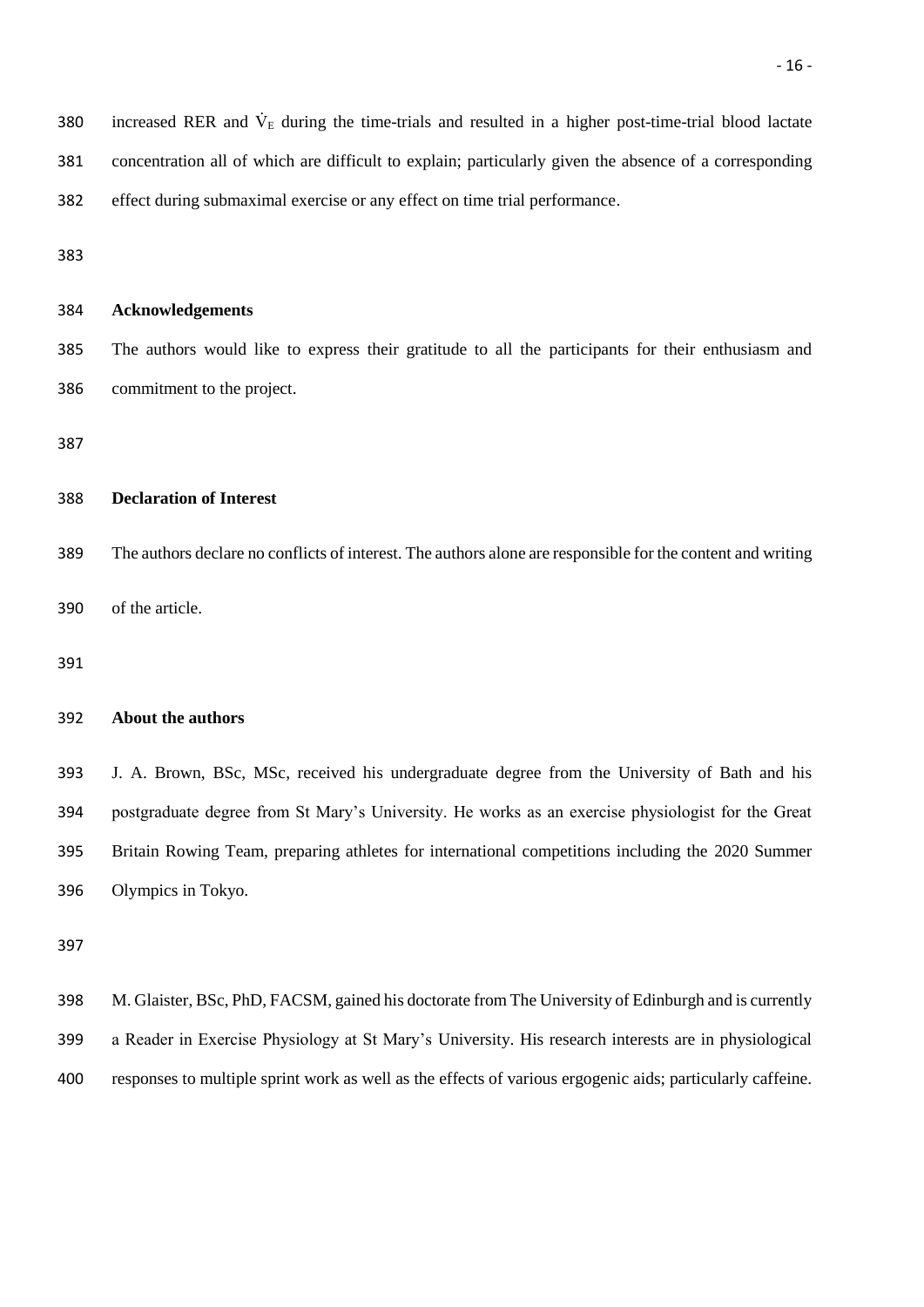#### **References**

- Borg G. Perceived exertion as an indicator of somatic stress. Scand J Rehab Med. 1970;2:92-98.
- Bremner K, Bubb WA, Kemp GJ, Trenell MI, Thompson CH. The effect of phosphate loading on
- erythrocyte 2,3-bisphosphoglycerate levels. Int J Clin Chem. 2002;323:111-114.
- Brewer CP, Dawson B, Wallman KE, Guelfi KJ. Effect of repeated sodium phosphate loading on
- cycling time-trial performance and VO2peak. Int J Sport Nutr Exerc Metab. 2013;23:187-194.
- Brewer CP, Dawson B, Wallman KE, Guelfi KJ. Effect of sodium phosphate supplementation on 408 cycling time trial performance and  $VO<sub>2</sub> 1$  and 8 days post loading. J Sports Sci Med. 2014;13:529-534.
- 
- Brewer CP, Dawson B, Wallman KE, Guelfi KJ. Effect of sodium phosphate supplementation on
- repeated high-intensity cycling efforts. J Sports Sci. 2015;33:1109-1116.
- Brodthagen UA, Hansen KN, Knudsen JB, Jordal R, Kristensen O, Paulev PE. Red cell 2,3-DPG, ATP,
- and mean cell volume in highly trained athletes. Effect of long-term submaximal exercise. Eur J Appl
- Physiol Occup Physiol. 1985;53:334-338.
- Buck CL, Dawson B, Guelfi KJ, McNaughton L, Wallman KE. Sodium phosphate supplementation and time trial performance in female cyclists. J Sports Sci Med. 2014;13:469-475.
- Buck CL, Guelfi KJ, Dawson B, McNaughton L, Wallman KE. Effects of sodium phosphate and caffeine loading on repeated-sprint ability. J Sports Sci. 2015;33:1971-1979.
- Buck CL, Wallman KE, Dawson B, Guelfi KJ. Sodium phosphate as an ergogenic aid. Sports Med. 2013;43:425-435.
- Button KS, Ioannidis JP, Mokrysz C, Nosek BA, Flint J, Robinson ES, Munafò MR. Power failure:
- why small sample size undermines the reliability of neuroscience. Nat Rev Neurosci. 2013;14:365-76.
- Cade R, Conte M, Zauner C, Mars D, Peterson J, Lunne D, et al. Effects of phosphate loading on 2,3-
- diphosphoglycerate and maximal oxygen uptake. Med Sci Sports Exerc. 1984;16:263-268.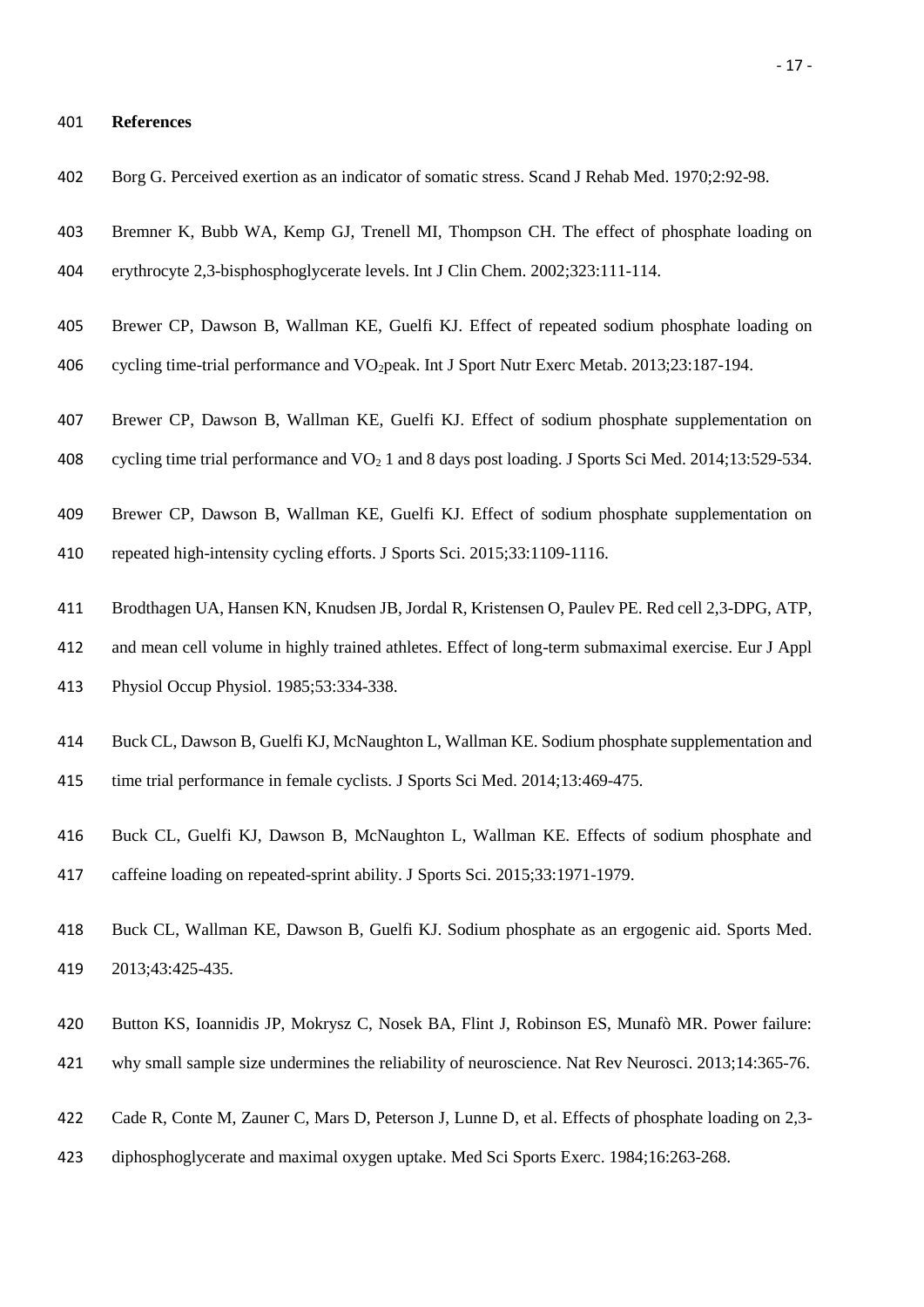- J Sports Med. 2012;46:75-76.
- Czuba M, Zajac A, Poprzecki S, Cholewa J. The Influence of sodium phosphate supplementation on VO2max, serum 2,3-diphosphoglycerate level and heart rate in off-road cyclists. J Hum Kinet.
- 2008;19:149-164.
- Czuba M, Zajac A, Poprzecki S, Cholewa J, Woska S. Effects of sodium phosphate loading on aerobic power and capacity in off road cyclists. J Sports Sci Med. 2009;8:591-599.
- De Pauw K, Roelands B, Cheung SS, de Geus B, Rietjens G, Meeusen R. Guidelines to classify subject
- groups in sport-science research. Int J Sports Physiol Perf. 2013;8:111–122.
- 434 Field A. 2013. Discovering statistics using IBM SPSS statistics (4th Edition). London: Sage Publications Ltd.
- Folland JP, Stern R, Brickley G. Sodium phosphate loading improves laboratory cycling time-trial performance in trained cyclists. J Sci Med Sport. 2008;11:464-468.
- Fukuda DH, Smith AE, Kendall KL, Stout JR. Phosphate supplementation: An update. Strength Cond J. 2010;32:53-56.
- Kopec BJ, Dawson B, Buck CL, Wallman KE. Effects of sodium phosphate and caffeine ingestion on repeated-sprint ability in male athletes. J Sci Med Sport. 2016;19:272-276.
- Kreider RB, Miller GW, Schenck D, Cortes CW, Miriel V, Somma CT, et al. Effects of phosphate loading on metabolic and myocardial responses to maximal and endurance exercise. Int J Sport Nutr. 1992;2:20-47.
- Kreider RB, Miller GW, Williams MH, Somma CT, Nasser TA. Effects of phosphate loading on oxygen
- uptake, ventilatory anaerobic threshold, and run performance. Med Sci Sports Exerc. 1990;22:250-256.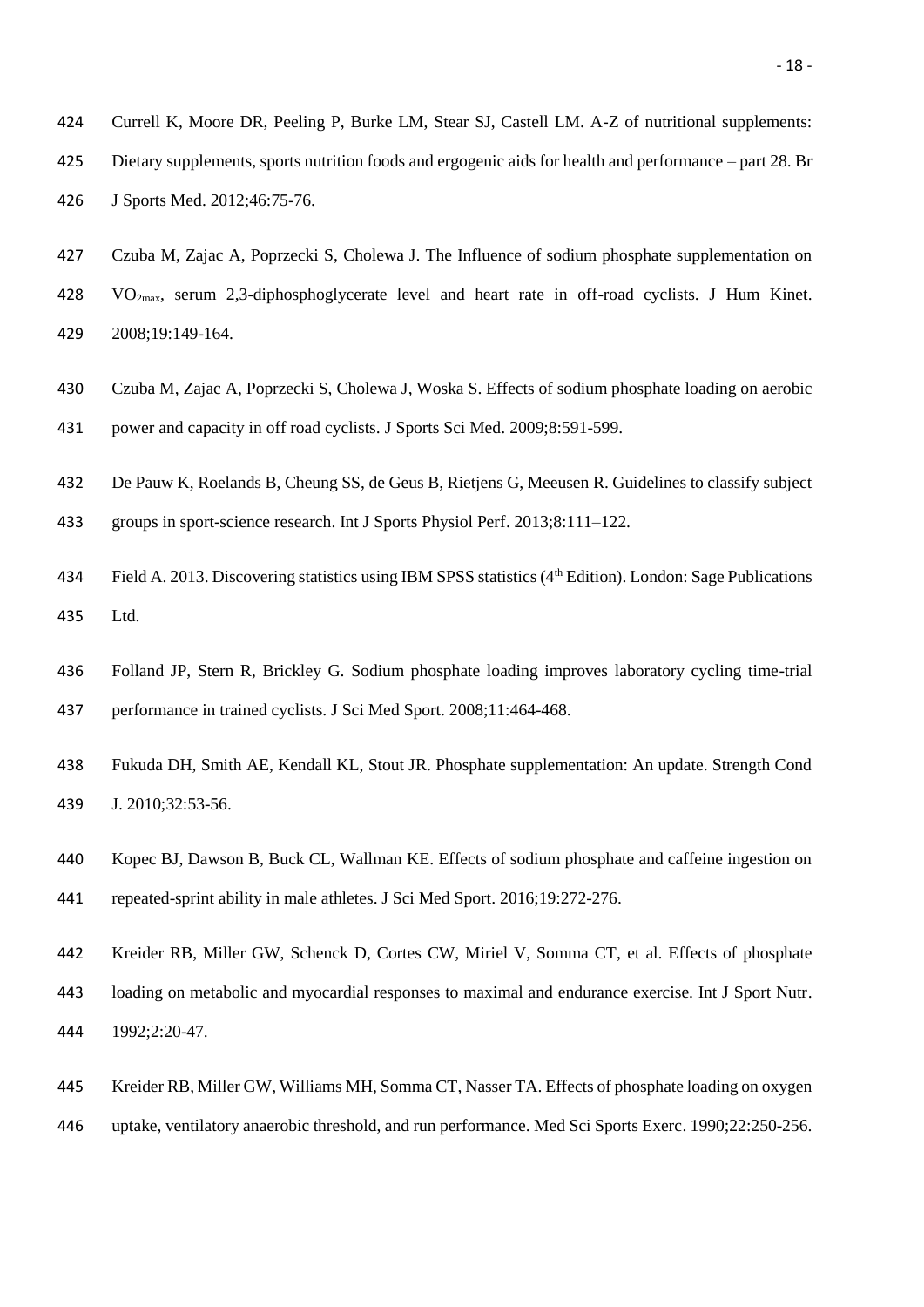- Llohn AH, Vetlesen A, Fagerhol MK, Kjeldsen-Kragh J. The effect of pre-storage cooling on 2,3-DPG levels in red cells stored in SAG-M. Transfus Apher Sci. 2005;33:113-118.
- Mairbäurl H. Red blood cells in sports: Effects of exercise and training on oxygen supply by red blood cells. Frontiers Physiol. 2013;4:332-345.
- Maughan RJ, Gleeson M. The biochemical basis of sports performance. Oxford: Oxford University Press, 2004.
- Nicolò A, Marcora SM, Sacchetti M. Respiratory frequency is strongly associated with perceived exertion during time trials of different duration. J Sports Sci. 2016;34:1199-1206.
- Peiffer JJ, Losco B. Reliability/validity of the fortius trainer. Int J Sports Med. 2011;32:353-356.
- 456 Stewart I, McNaughton L, Davies P, Tristram S, Phosphate loading and the effects on VO<sub>2</sub>max in trained cyclists. Res Q Exerc Sport. 1990;61:80-84.
- West JS, Ayton T, Wallman KE, Guelfi KJ. The effect of 6 days of sodium phosphate supplementation
- on appetite, energy intake, and aerobic capacity in trained men and women. Int J Sport Nutr Exerc Metab. 2012;22:422-429.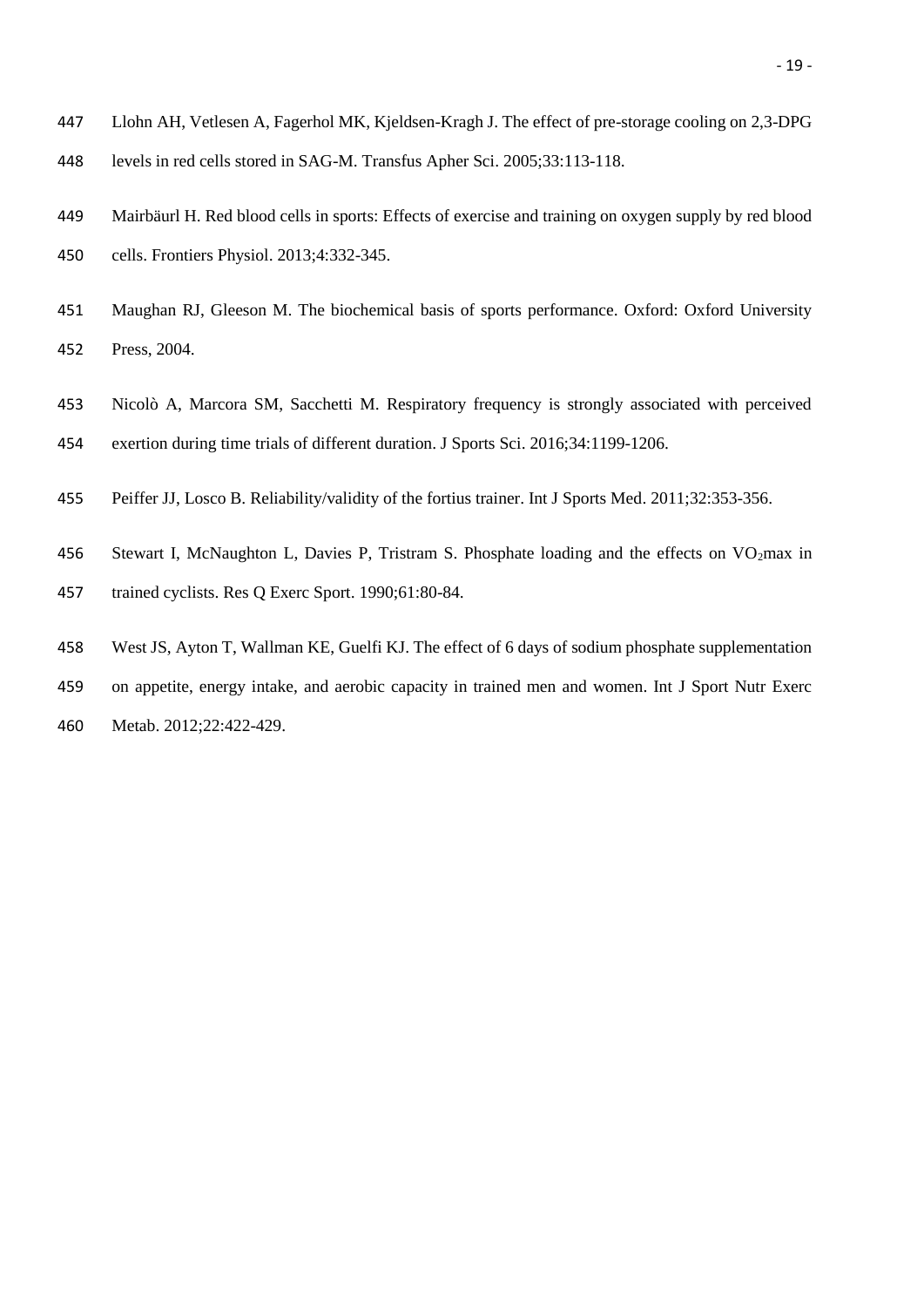461 Table 1. The effects of sodium phosphate supplementation on various physiological responses during

462 10 minutes of cycling at 65% of the power output required to elicit maximum oxygen uptake  $(N = 20)$ .

463 Values are means  $\pm$  standard deviation.

|                   | Time  | $\mathsf{VO}_2$     | ΨĒ                | <b>RER</b>      | <b>Heart rate</b>   | <b>RPE</b>     | <b>BLC</b>      |
|-------------------|-------|---------------------|-------------------|-----------------|---------------------|----------------|-----------------|
| <b>Supplement</b> | (min) | $(L\cdot min^{-1})$ | $(L·min-1)$       |                 | $(b\cdot min^{-1})$ |                | $(mmol·L-1)$    |
| Placebo           | 5.    | $3.02 + 0.47$       | $69.76 \pm 12.25$ | $0.88 \pm 0.06$ | $128.1 \pm 9.0$     | $11.5 \pm 1.4$ | $1.76 \pm 0.99$ |
|                   | 10    | $3.02 + 0.40$       | $72.01 + 11.35$   | $0.88 \pm 0.05$ | $130.9 \pm 10.2$    | $12.2 \pm 1.1$ | $1.55 + 1.16$   |
|                   | 5.    | $3.01 + 0.47$       | $69.99 \pm 11.19$ | $0.89 \pm 0.06$ | $128.2 \pm 11.5$    | $11.1 \pm 1.4$ | $1.83 \pm 1.01$ |
| <b>SP</b>         | 10    | $3.00 + 0.52$       | $71.93 \pm 11.56$ | $0.89 \pm 0.04$ | $131.3 \pm 12.5$    | $12.3 + 1.6$   | $1.65 + 1.33$   |

A64 Note:  $SP =$  sodium phosphate;  $VO_2 =$  oxygen uptake;  $V_E =$  minute ventilation; RER = respiratory exchange ratio;

 $465$  RPE = rating of perceived exertion; BLC = blood lactate concentration.

466 Table 2. The effects of sodium phosphate supplementation on completion time, power output, and

467 cadence during a 20 km cycling time-trial  $(N = 20)$ . Values are means  $\pm$  standard deviation.

| <b>Supplement</b> | Distance (km) | <b>Completion time (min)</b> | Power output (W) | Cadence (rpm) |
|-------------------|---------------|------------------------------|------------------|---------------|
|                   | $0 - 5$       | $8.40 \pm 0.58$              | $285 \pm 56$     | $96 \pm 9$    |
|                   | $5 - 10$      | $8.18 \pm 0.56$              | $293 \pm 55$     | $97 \pm 8$    |
| Placebo           | $10-15$       | $8.21 \pm 0.58$              | $290 \pm 57$     | $97 \pm 8$    |
|                   | 15-20         | $7.97 \pm 0.55$              | $317 \pm 58$     | $98 \pm 9$    |
|                   | $0 - 20$      | $32.76 \pm 2.20$             | $296 \pm 54$     | $97 \pm 8$    |
|                   | $0 - 5$       | $8.43 \pm 0.61$              | $284 \pm 62$     | $96 \pm 10$   |
|                   | $5 - 10$      | $8.19 \pm 0.58$              | $292 \pm 59$     | $98 \pm 10$   |
| Sodium phosphate  | $10-15$       | $8.19 \pm 0.61$              | $293 \pm 60$     | $98 \pm 10$   |
|                   | 15-20         | $7.95 \pm 0.60$              | $321 \pm 64$     | $99 \pm 11$   |
|                   | $0 - 20$      | $32.77 \pm 2.31$             | $297 \pm 58$     | $98 \pm 10$   |

468 Note: rpm = revolutions per minute.

469 Table 3. The effects of sodium phosphate supplementation on various physiological responses during 470 a 20 km cycling time-trial  $(N = 20)$ . Values are means  $\pm$  standard deviation.

|                   | <b>Distance</b> | $\dot{V}O_2$    | <b>Heart rate</b>   | ۷۴               | <b>RER</b>      | <b>RPE</b>     |
|-------------------|-----------------|-----------------|---------------------|------------------|-----------------|----------------|
| <b>Supplement</b> | (km)            | $(L·min-1)$     | $(b\cdot min^{-1})$ | $(L·min-1)$      |                 |                |
|                   | $0 - 5$         | $3.58 \pm 0.61$ | $144.4 \pm 11.6$    | $95.4 \pm 20.5$  | $0.91 \pm 0.06$ | $14.2 \pm 1.3$ |
|                   | $5 - 10$        | $3.67 \pm 0.55$ | $153.7 \pm 12.0$    | $103.0 \pm 22.6$ | $0.91 \pm 0.05$ | $15.6 \pm 1.3$ |
| Placebo           | $10 - 15$       | $3.64 \pm 0.56$ | $155.8 \pm 13.2$    | $105.0 \pm 24.7$ | $0.90 \pm 0.05$ | $16.2 \pm 1.5$ |
|                   | $15 - 20$       | $3.79 \pm 0.56$ | $162.0 \pm 13.0$    | $117.0 \pm 29.5$ | $0.92 \pm 0.06$ | $17.9 \pm 1.5$ |
|                   | $0 - 20$        | $3.67 \pm 0.55$ | $154.1 \pm 11.7$    | $105.1 \pm 22.7$ | $0.91 \pm 0.05$ | $\blacksquare$ |
|                   | $0 - 5$         | $3.55 \pm 0.72$ | $144.7 \pm 14.9$    | $96.8 \pm 22.3$  | $0.93 \pm 0.06$ | $14.5 \pm 1.2$ |
|                   | $5 - 10$        | $3.67 \pm 0.67$ | $155.2 \pm 14.0$    | $105.6 \pm 23.3$ | $0.93 \pm 0.05$ | $15.9 \pm 1.1$ |
| Sodium phosphate  | $10 - 15$       | $3.65 \pm 0.62$ | $158.9 \pm 13.9$    | $109.6 \pm 24.5$ | $0.92 \pm 0.05$ | $16.7 \pm 1.3$ |
|                   | $15 - 20$       | $3.79 \pm 0.62$ | $164.9 \pm 13.1$    | $123.8 \pm 28.7$ | $0.95 \pm 0.06$ | $18.3 \pm 1.3$ |
|                   | $0 - 20$        | $3.67 \pm 0.64$ | $156.0 \pm 13.1$    | $108.9 \pm 22.9$ | $0.93 \pm 0.05$ | $\blacksquare$ |

A71 Note:  $\overline{VO_2}$  = oxygen uptake;  $\overline{V_E}$  = minute ventilation; RER = respiratory exchange ratio; RPE = rating of perceived

472 exertion.